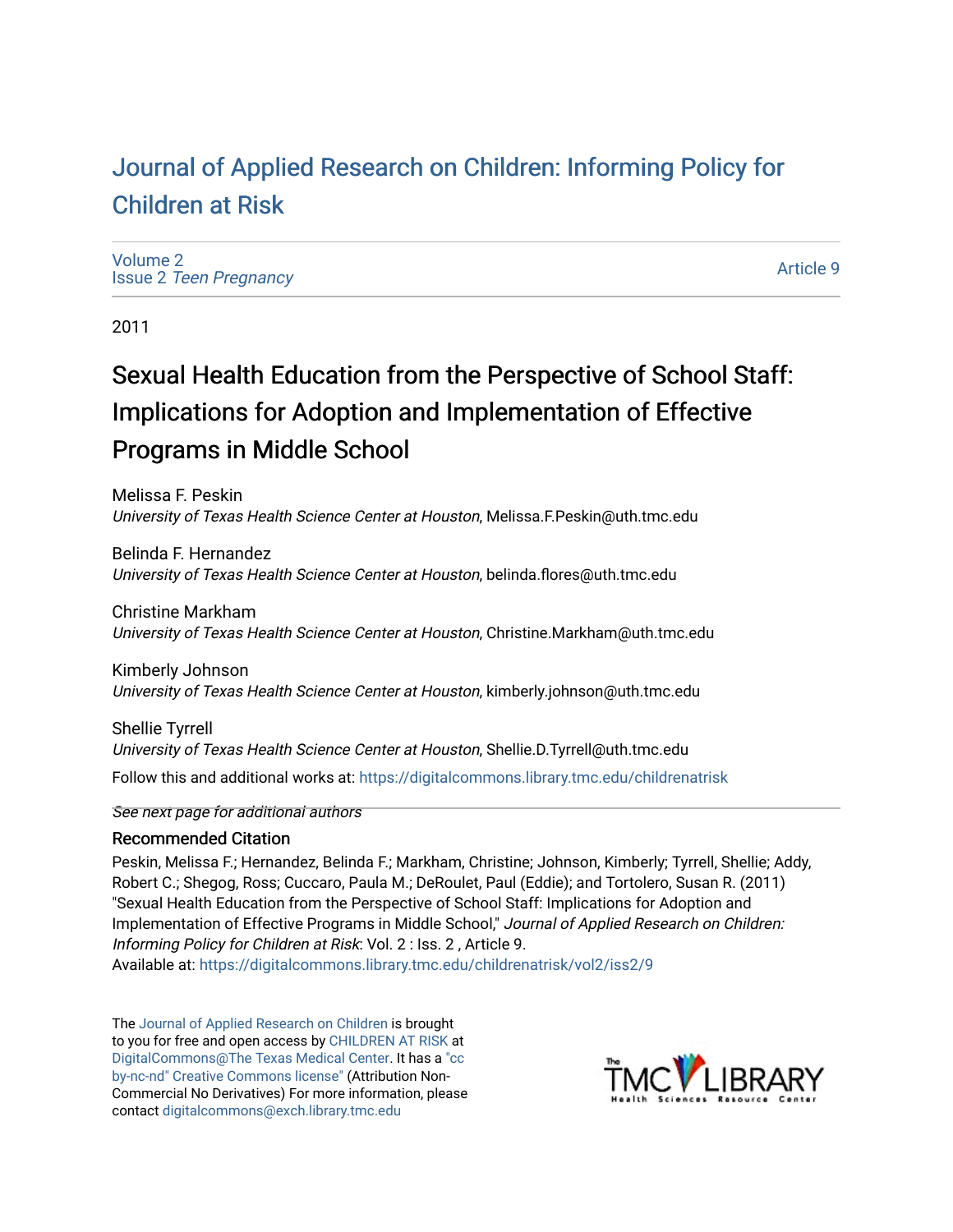# Sexual Health Education from the Perspective of School Staff: Implications for Adoption and Implementation of Effective Programs in Middle School

### Acknowledgements

This study was funded by the City of Houston Department of Health and Human Services through the Centers for Disease Control and Prevention.

### Authors

Melissa F. Peskin, Belinda F. Hernandez, Christine Markham, Kimberly Johnson, Shellie Tyrrell, Robert C. Addy, Ross Shegog, Paula M. Cuccaro, Paul (Eddie) DeRoulet, and Susan R. Tortolero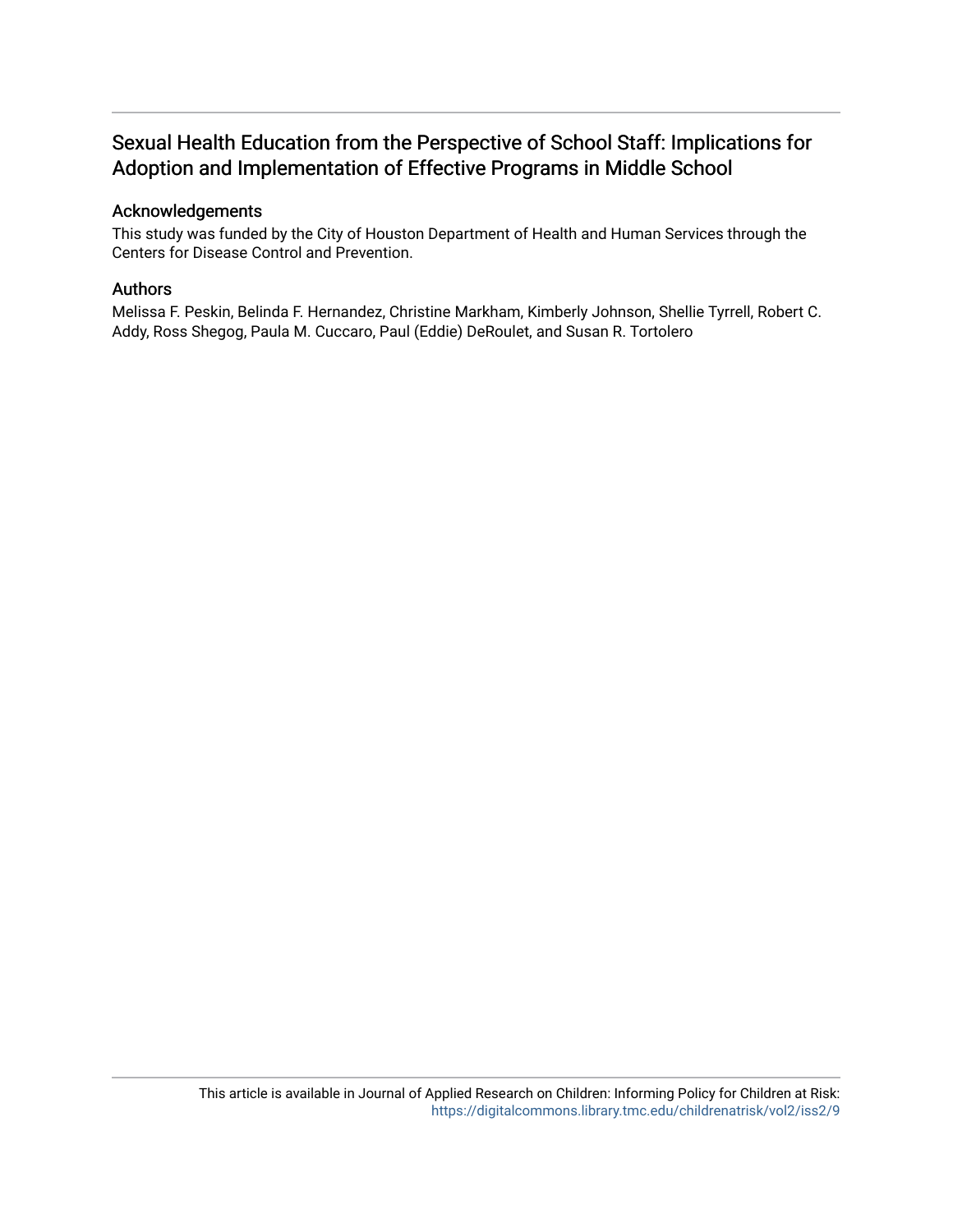### **Introduction**

U.S. teens are having sex early. By sixth grade, almost one in 10 students is sexually experienced,  $1$  and this percentage increases to 32% by the ninth grade.<sup>2</sup> These statistics are disturbing since early initiation of sexual behavior is a risk factor for teen pregnancy and sexually transmitted infections  $(STIs).<sup>3,4</sup>$  The U.S. has one of the highest teen birth rates of all developed countries,<sup>5,6</sup> and children born to teen mothers are more likely to perform poorly in school, are at greater risk of abuse and neglect, and are more likely to become a teen parent themselves.<sup>7</sup> In 2008, teen pregnancy cost U.S. taxpayers more than \$10 billion.<sup>8</sup>Adolescents and young adults (13 to 29 years of age) accounted for more than one-third of all new HIV infections in 2006,<sup>9</sup> with estimated lifetime treatment costs of \$355,000 per person infected.<sup>10</sup> Compared to all other age groups, young people (ages 15-24) also have the highest rates of gonorrhea and chlamydia, and almost one in four adolescent females (ages 14-19) is infected with human papilloma virus (HPV).<sup>11</sup>

 Given that youngsters are initiating sexual behavior early, sex education programs need to start as early as middle school, and there are several middle school-based programs that show evidence of delaying sexual behavior, improving condom use, and/or reducing teen pregnancy.12-25 Unfortunately, the vast majority of middle and high schools do not implement evidence-based programs.<sup>26</sup> Moreover, pregnancy and HIV prevention are not required health topics in many schools (40% and 25%, respectively). $27$  Additionally, more than one in three teens does not receive any formal education on contraception, $28$  and 40% of sexual education teachers do not teach about the subject or teach that contraceptives, including condoms, are ineffective. $^{29}$ 

While research on developing adolescent sexual health interventions has increased, an understanding of why schools are not adopting and implementing programs shown to be effective is needed. Social cognitive theory  $30^\circ$  provides a useful theoretical framework for understanding some of these reasons. According to social cognitive theory, personal factors (e.g., knowledge, skills, perceived self-efficacy, outcome expectations) can increase or decrease the likelihood of someone engaging in a particular behavior. School staff may be less likely to adopt and implement sexual health education (SHE) programs if they lack skills, confidence, and training,  $31-37$  have negative attitudes towards sex education,<sup>38</sup> and perceive negative support from others for implementing programs.<sup>36,38-40</sup> Unfortunately, limited empirical data<sup>34,41</sup> exists concerning how U.S. middle school staff, in particular, perceive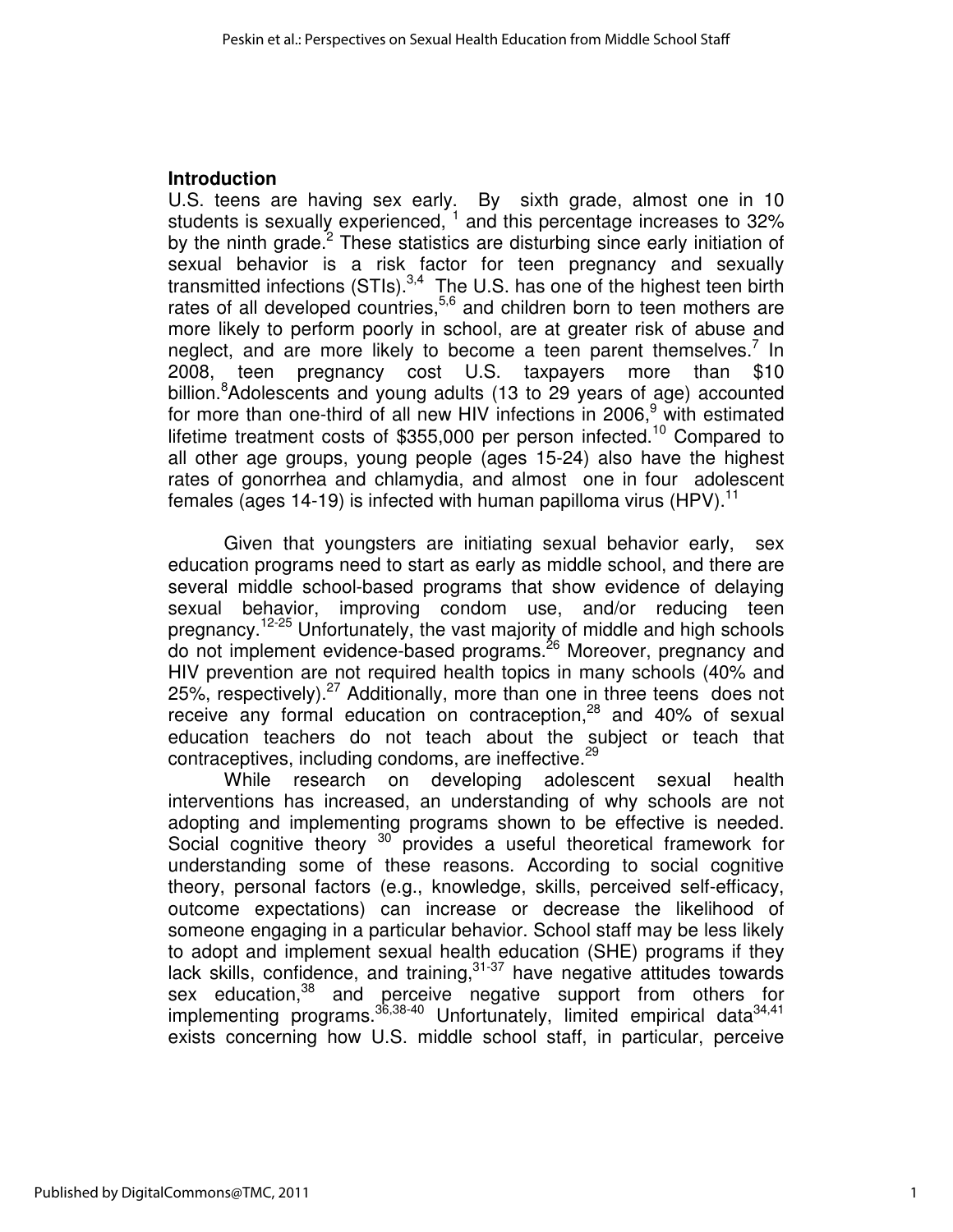these factors. To our knowledge, there are no studies that include other staff such as school administrators and non-sexual health education teachers in their sample. It is important to elicit the views of all members of the school staff regarding SHE because research has shown that schoolwide support is essential for adoption and implementation of effective sex education practices.<sup>40</sup>

The current study addresses this shortfall by examining middle school staff's knowledge, attitudes, barriers, self-efficacy, and perceived support for sexual health education in a large urban school district in Texas. The purpose of this study is to describe the prevalence of these psychosocial variables and assess whether they vary by demographic factors including school position, experience teaching sex education, gender, race/ethnicity, age, highest completed degree, and years in education. This information will advance the understanding of potential strategies that can be used to influence middle schools in the U.S. to adopt and implement evidence-based SHE programs.

## **Methods**

### **Subjects**

Professional school staff (n=604) were recruited from 33 middle schools in a large urban school district in southeast Texas as part of the baseline assessment of a pilot study to evaluate strategies for disseminating It's Your Game…Keep it Real, an effective middle school HIV, STI, and pregnancy prevention program.<sup>13</sup> For this study, professional staff included all physical education (PE)/health teachers (n=127), all administrators, nurses and counselors (n=248), and a random sample of non-PE/non-health teachers (n=229). Of those sampled, 56% completed a survey (n=337). Response rates varied by staff position (79% of PE/health teachers, 58% for administrators, nurses, and counselors, and 37% for non-PE/non-health teachers). Seven surveys containing no data were excluded from analysis leaving a sample size of 330. This study was approved by the University of Texas – Institutional Review Board.

### **Instruments**

Participants completed a self-administered internet-based survey. Nonrespondents to the internet-based survey were given the opportunity to respond to a paper-based survey. Independent variables included school position (administrator, PE/health teacher, non-PE/non-health teacher, counselor/nurse, or other), experience teaching sex education (dichotomized into 0 years versus 1 or more years), gender, race/ethnicity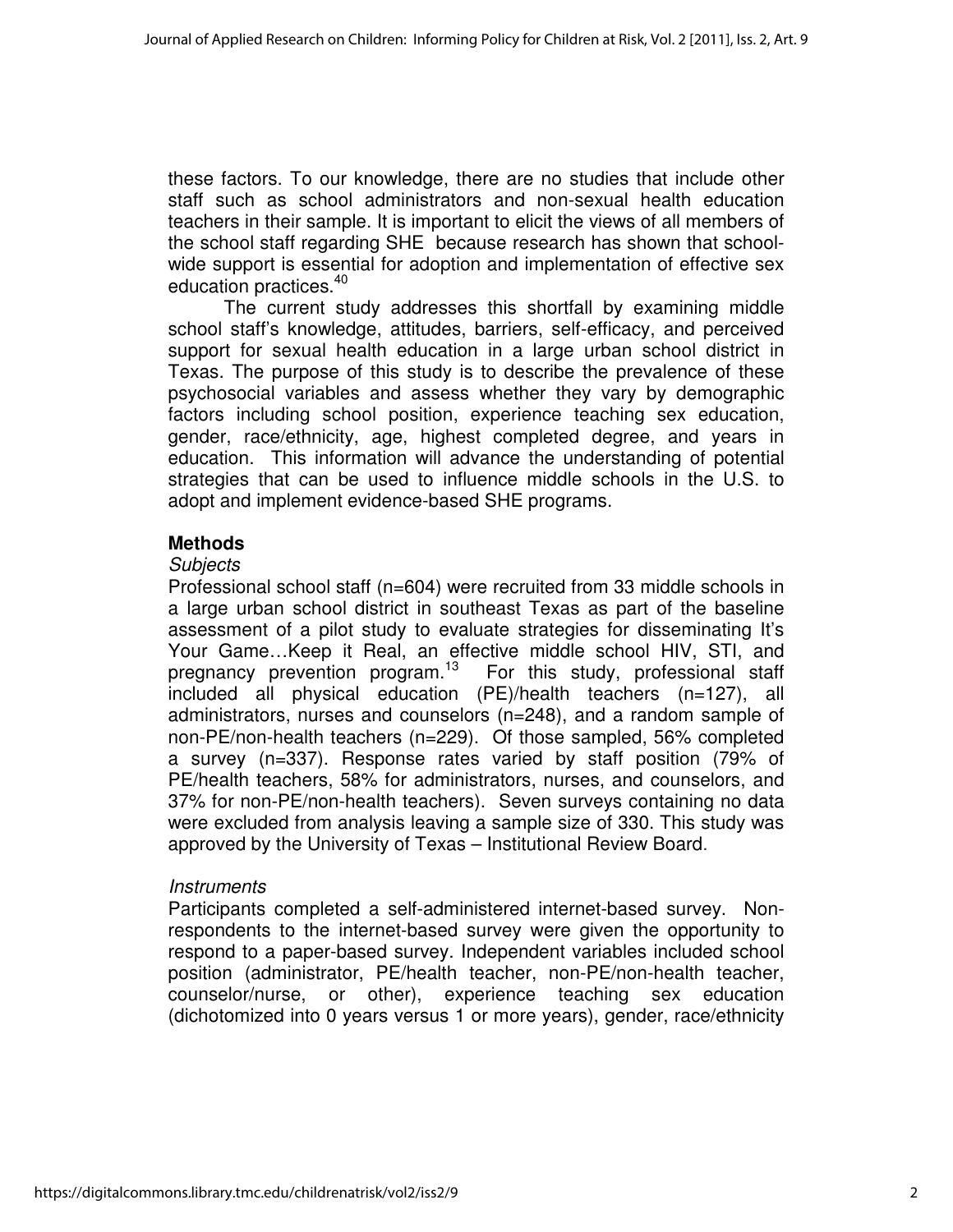(black, Hispanic, white, other), age, and years in education. Age and years in education were analyzed as continuous variables.

Psychosocial variables (dependent variables) included knowledge of policy and curricula related to sexual health (three items, each with fourpoint Likert scale ranging from "not at all true" to "very true"),  $42$  attitudes and perceived barriers towards SHE (four items, five -point Likert scale, "strongly disagree" to "strongly agree"), $43$  self-efficacy for facilitating discussion of sexual health topics with students and relevant teaching methods (five items, five-point Likert scale, "strongly disagree" to "strongly agree"), perceived administrator support for general SHE, relevant teaching methods, and education that included information on condoms and contraception (five items, five-point Likert scale, "strongly disagree" to "strongly agree"), $40$  and support for SHE that focused on abstinence but also addressed condoms and contraceptives (i.e., comprehensive SHE) from parents, community leaders, teachers (PE/health and non-PE/nonhealth), district officials, and the state educational agency (six items, sixpoint Likert scale, "not at all supportive" to "extremely supportive").<sup>43</sup> Table 2 provides each item.

### **Procedures**

Letters of information about the study were distributed to sampled participants via email and school mailbox during fall 2008. Within each email, a unique hyperlink to the self-administered survey was embedded. Participants who clicked on the hyperlink were directed to the survey. To protect confidentiality, emails did not contain private information nor could recipients see who else was on the mailing list. Participants who did not respond to the electronic survey had the option of participating in a paperbased survey. Of participants who completed the survey, 84.3% completed the survey online and 15.7% completed the survey on paper. Data collected from the web-based survey were securely downloaded and transferred into a secured database. Data collected from paper surveys were double entered into a password-protected database by two project staff members and discrepancy tests were conducted to detect data entry errors. All participants were assigned unique identifiers. Participants received a \$5 incentive for their participation in the survey.

### Data Analysis

Descriptive statistics were computed to describe the sample. Differences in experience with teaching sex education by staff position were also examined. Prevalence estimates were computed for the total sample to summarize prevalence of awareness, attitudes, self-efficacy, and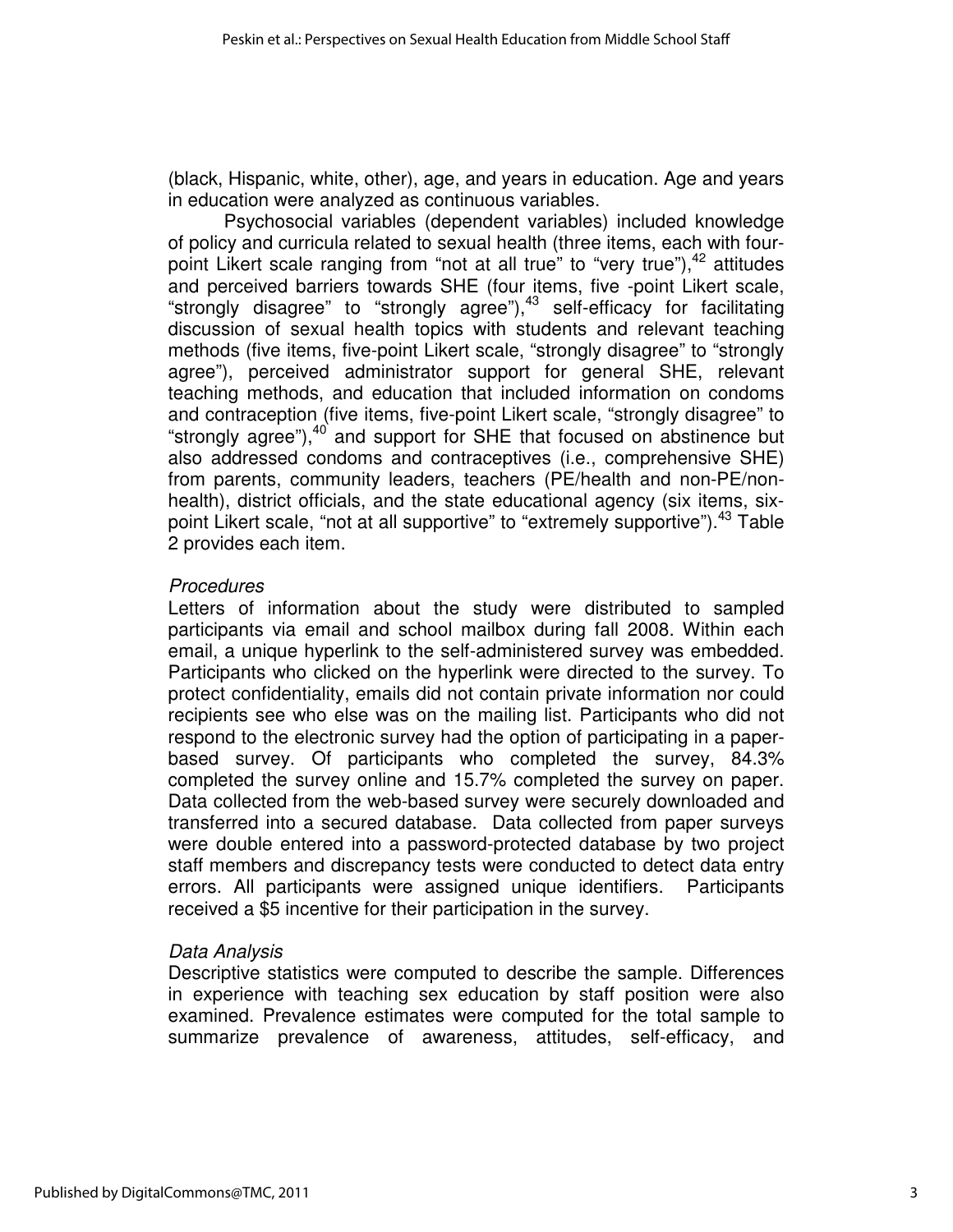perceived support towards SHE. Next, chi-square analyses were conducted to examine the differences in psychosocial constructs by school position, experience teaching sex education, gender, race/ethnicity, and highest completed degree. Participants in the "other" categories for school position and race/ethnicity were not included in chi-square analyses due to their small sample sizes. A t-test was conducted to examine the mean differences for age and years in education. To ensure adequate sample size for chi-square and *t*-test analyses, responses for psychosocial items were dichotomized. Knowledge items were dichotomized into slightly/somewhat/very true versus not at all true. Attitudes, perceived barriers, self-efficacy, and perceived administrator support items were dichotomized into agree/strongly agree versus strongly disagree/disagree/neither agree nor disagree. Perceived support was dichotomized into supportive/very supportive/extremely supportive versus not at all supportive/somewhat supportive/don't know. Staff with missing data on the psychosocial variables (knowledge, attitudes, perceived barriers, self-efficacy, perceived support) under study, were excluded from analysis, leaving a total sample size of 262. With the exception of differences by race/ethnicity, there were no other significant differences in demographic factors between participants in the analytic sample versus participants who were excluded (due to missing data). Participants who were missing data were significantly more likely to be black as compared to white or Hispanic.

### **Results**

Almost 70% of participants were female, 37% were white, 42% were black, and 16% were Hispanic. Over half of participants reported a masters or doctorate degree as their highest completed degree. About 60% of participants were teachers, with approximately equal proportions teaching PE/health and non-PE/non-health classes. One in five participants was an administrator, and 15% were nurses or counselors. About one-third of participants reported one or more years of experience teaching sexual health. Mean age of participants was approximately 43 years old  $(SD = 10.9)$  and mean educational tenure (years in education) was about 15 years (SD =  $9.54$ ). (See Table 1) The majority of staff with SHE teaching experience were health/PE teachers (74%), followed by counselors/nurses (35%), administrators (18%), and non-PE/non-health teachers (13%).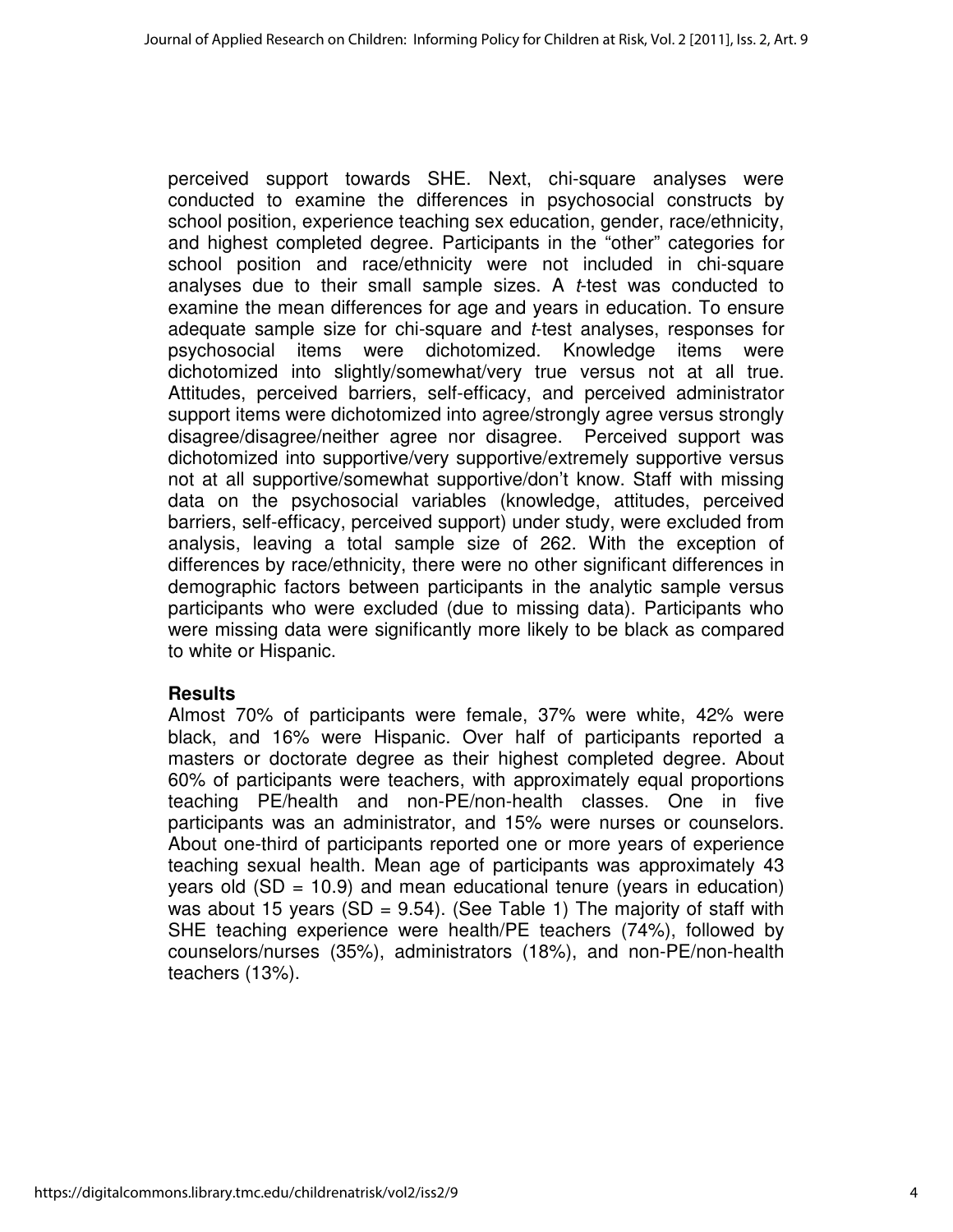| Table 1: Sample Characteristics (n=262)                          |                            |        |  |  |  |  |  |
|------------------------------------------------------------------|----------------------------|--------|--|--|--|--|--|
|                                                                  | n                          | $\%$   |  |  |  |  |  |
| <b>Sex</b>                                                       |                            |        |  |  |  |  |  |
| Male                                                             | 84                         | (32.1) |  |  |  |  |  |
| Female                                                           | 178                        | (67.9) |  |  |  |  |  |
|                                                                  |                            |        |  |  |  |  |  |
| <b>Race/Ethnicity</b>                                            |                            |        |  |  |  |  |  |
| White                                                            | 96                         | (36.6) |  |  |  |  |  |
| <b>Black</b>                                                     | 109                        | (41.6) |  |  |  |  |  |
| Hispanic                                                         | 43                         | (16.4) |  |  |  |  |  |
| Other <sup>t</sup>                                               | 12                         | (4.6)  |  |  |  |  |  |
| Missing                                                          | $\overline{2}$             | (0.8)  |  |  |  |  |  |
| <b>Highest Educational Degree</b>                                |                            |        |  |  |  |  |  |
| Associate's                                                      | 3                          | (1.1)  |  |  |  |  |  |
| Bachelor's                                                       | 109                        | (41.6) |  |  |  |  |  |
| Master's or Doctorate                                            | 141                        | (53.8) |  |  |  |  |  |
| Missing                                                          | 9                          | (3.4)  |  |  |  |  |  |
|                                                                  |                            |        |  |  |  |  |  |
| <b>School Position</b>                                           |                            |        |  |  |  |  |  |
| Administrator                                                    | 52                         | (19.8) |  |  |  |  |  |
| Counselor/nurse                                                  | 40                         | (15.3) |  |  |  |  |  |
| Non-PE/non-health teacher <sup>§</sup>                           | 82                         | (31.3) |  |  |  |  |  |
| PE/health teacher §                                              | 72                         | (27.5) |  |  |  |  |  |
| Other staff type                                                 | 13                         | (5.0)  |  |  |  |  |  |
| Missing                                                          | 3                          | (1.1)  |  |  |  |  |  |
|                                                                  |                            |        |  |  |  |  |  |
| <b>Yrs Teaching Sex Education</b>                                |                            |        |  |  |  |  |  |
| 0 years                                                          | 164                        | (62.6) |  |  |  |  |  |
| 1 or more years                                                  | 84                         | (32.1) |  |  |  |  |  |
| Missing                                                          | 14                         | (5.3)  |  |  |  |  |  |
|                                                                  | 42.78 (10.94) [23.08-73.5] |        |  |  |  |  |  |
| Age, years, mean (SD),<br>[Range]                                |                            |        |  |  |  |  |  |
|                                                                  |                            |        |  |  |  |  |  |
| <b>Years in Education, mean</b><br>(SD), [Range]                 | 14.88 (9.54) [1-51]        |        |  |  |  |  |  |
| † Other race/ethnicity includes Asian/Pacific Islander, American |                            |        |  |  |  |  |  |
| Indian/Native American, or other non-specified                   |                            |        |  |  |  |  |  |
| $\sqrt[6]{\mathsf{DE}}$ rotors to physical aducation             |                            |        |  |  |  |  |  |

§ PE refers to physical education

n=25 missing for age, n=12 missing for years in education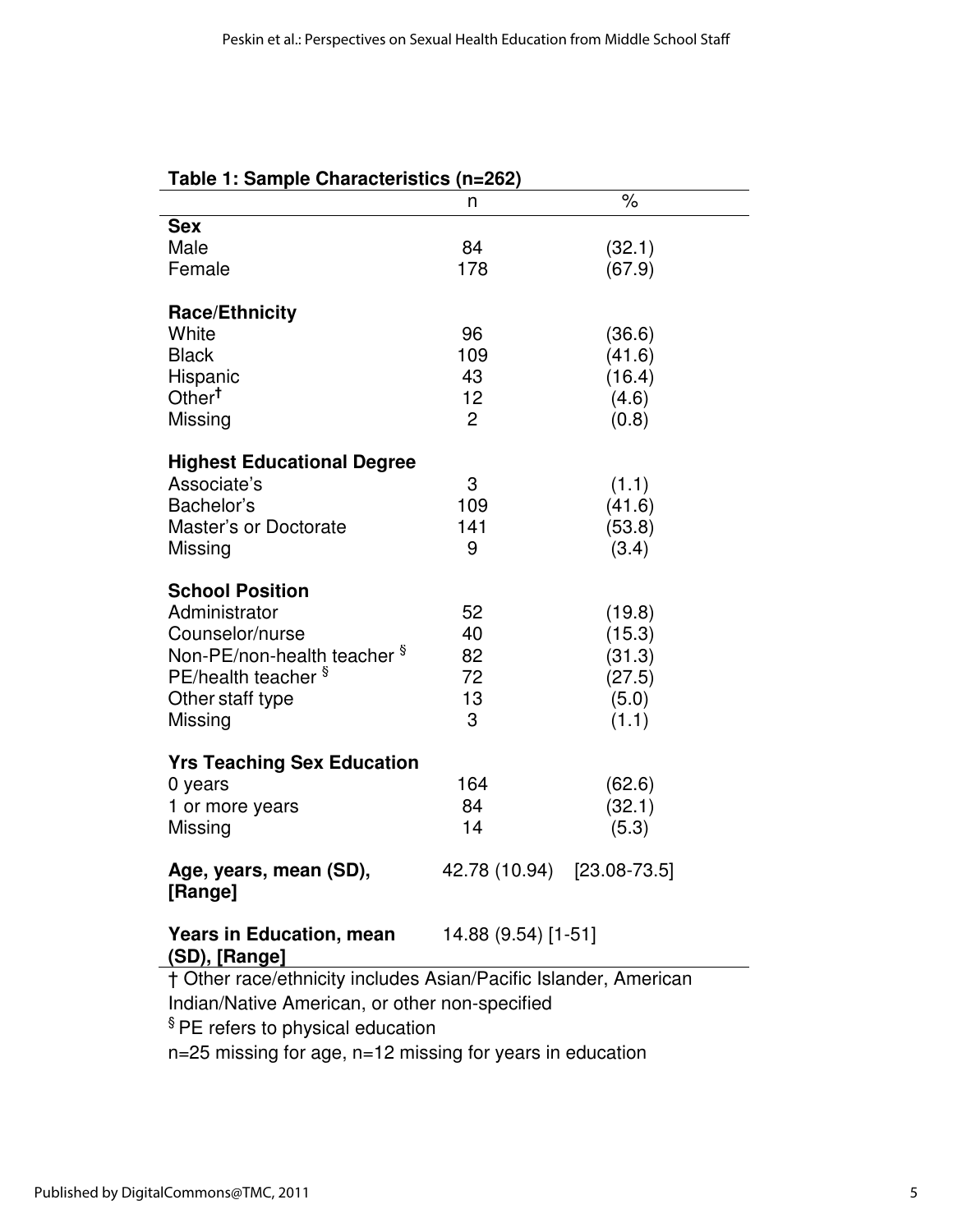More than 75% of staff reported being aware of available SHE curricula, where to find curricula or the district's sexual health policy, and the vast majority of respondents were in favor of middle school SHE (more than 90%). Further, although some participants (18%-23%) perceived barriers to adopting a sexual health curriculum and implementing SHE that discussed contraceptives, many participants disagreed that these were barriers. More than 60% of participants expressed confidence in their ability to talk comfortably about sexuality in the classroom, use small groups for teaching sex education, and discuss contraception. Over 50% expressed confidence in their ability to facilitate role-playing exercises for sex education and assignments that involved students talking to their parents about sex. The perceived support of administrators in teaching SHE in the classroom and of relevant teaching methods varied (28%- 56%); only 20% reported their administrators to be supportive of teachers who discuss condoms and contraception in the classroom. Participants also indicated varying levels of support for comprehensive sex education from parents (42%), community leaders (53.1%), and school officials (50%). Some participants, however, perceived somewhat to no support from these sources (26%-43%).

Across all categories, some participants expressed a neutral view or a lack of knowledge on these topics. For example, more than half of participants reported neither agreeing nor disagreeing with statements regarding administrator support for SHE or discussion of contraception in the classroom. More than one-third of participants neither agreed nor disagreed with statements regarding perceived barriers, and more than one in five participants neither agreed nor disagreed with statements regarding self-efficacy to discuss sexuality and contraception in the classroom. One quarter of staff reported not knowing whether their district officials or state educational agency perceived support for comprehensive sex education. (See Table 2)

Compared to non-PE/non-health teachers, PE/health teachers, administrators, and nurses/counselors were significantly more likely to be aware of available SHE curricula or of the district's sexual health policy. PE/health teachers reported the highest levels of awareness of curricula (over 90%), knowledge of where to find curricula (89%), and policy (86%). Similarly, PE/health teachers, administrators, and nurses/counselors were also more likely to report self-efficacy related to discussing sexuality and contraception, delivering relevant teaching methods for SHE, and getting students to do a parent-child assignment about sex compared to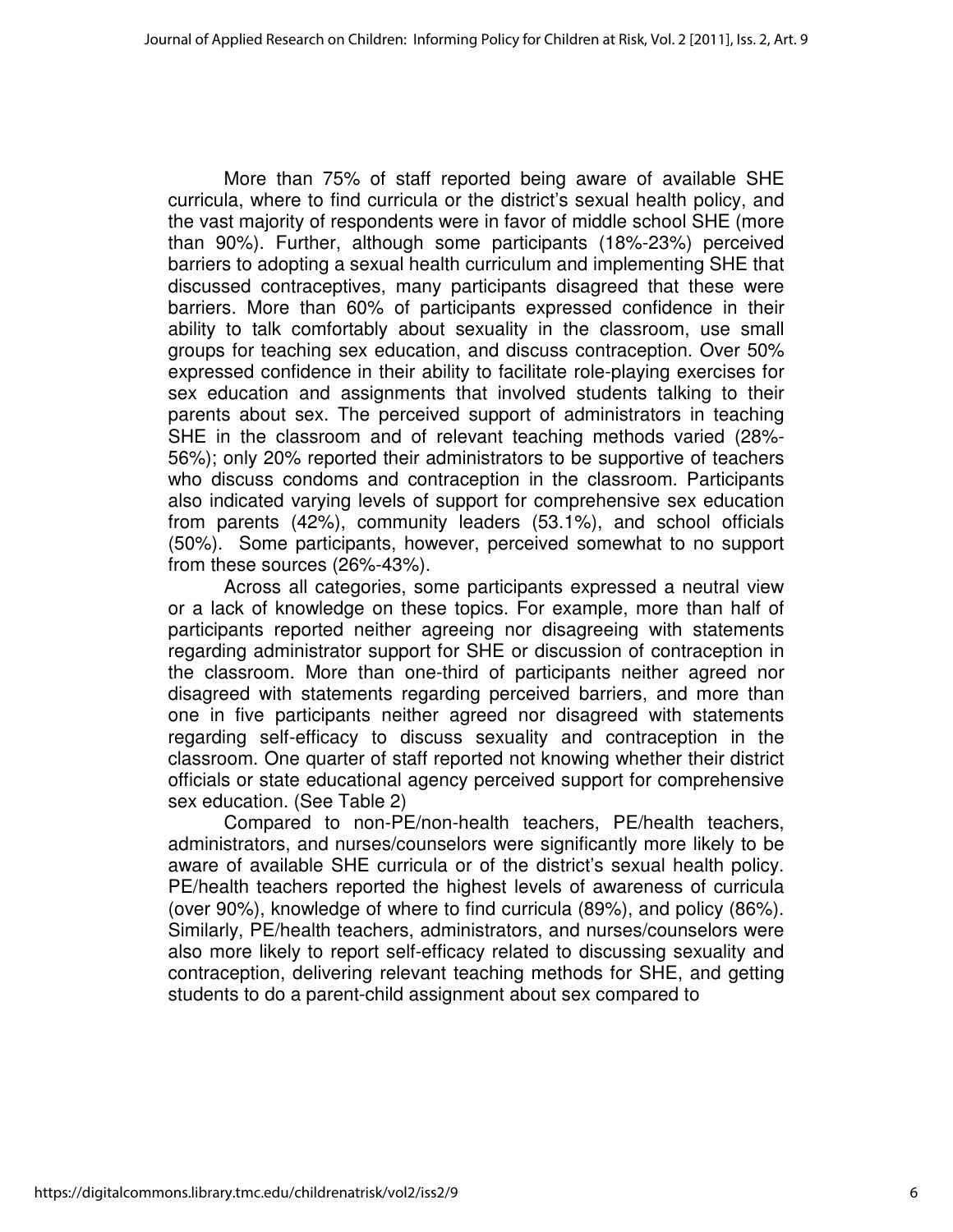# **Table 2: Knowledge, Attitudes, Perceived Barriers, Self-Efficacy and Perceived Support for Sexual Health Education in Middle School among Middle School Professional Staff (n=262)**

|                                                                                                                     | $n$ (%)                                           |                                      |                                                 |  |  |  |
|---------------------------------------------------------------------------------------------------------------------|---------------------------------------------------|--------------------------------------|-------------------------------------------------|--|--|--|
|                                                                                                                     | <b>Slightly, Somewhat, or</b><br><b>Very True</b> | Not at all True                      |                                                 |  |  |  |
| Knowledge                                                                                                           |                                                   |                                      |                                                 |  |  |  |
| Aware of curricula which addresses sexual health<br>education for middle school students                            | 203 (77.5)                                        |                                      | 59 (22.5)                                       |  |  |  |
| Know where to find sexual health education curricula for<br>middle school students                                  | 193 (73.7)                                        |                                      | 69 (26.3)                                       |  |  |  |
| Aware of district policy towards sexual health education<br>for middle school students                              | 193 (73.7)                                        |                                      | 69 (26.3)                                       |  |  |  |
|                                                                                                                     | <b>Strongly</b><br>Agree/Agree                    | <b>Neither Agree</b><br>nor Disagree | <b>Strongly</b><br>Disagree/<br><b>Disagree</b> |  |  |  |
| <b>Attitudes</b>                                                                                                    |                                                   |                                      |                                                 |  |  |  |
| Sexual health education should be taught in middle<br>schools                                                       | 245 (93.5)                                        | 14(5.3)                              | 3(1.1)                                          |  |  |  |
| PE/health <sup>§</sup> teachers can play an important role in<br>informing students about risks associated with sex | 242 (92.4)                                        | 15(5.7)                              | 5(1.9)                                          |  |  |  |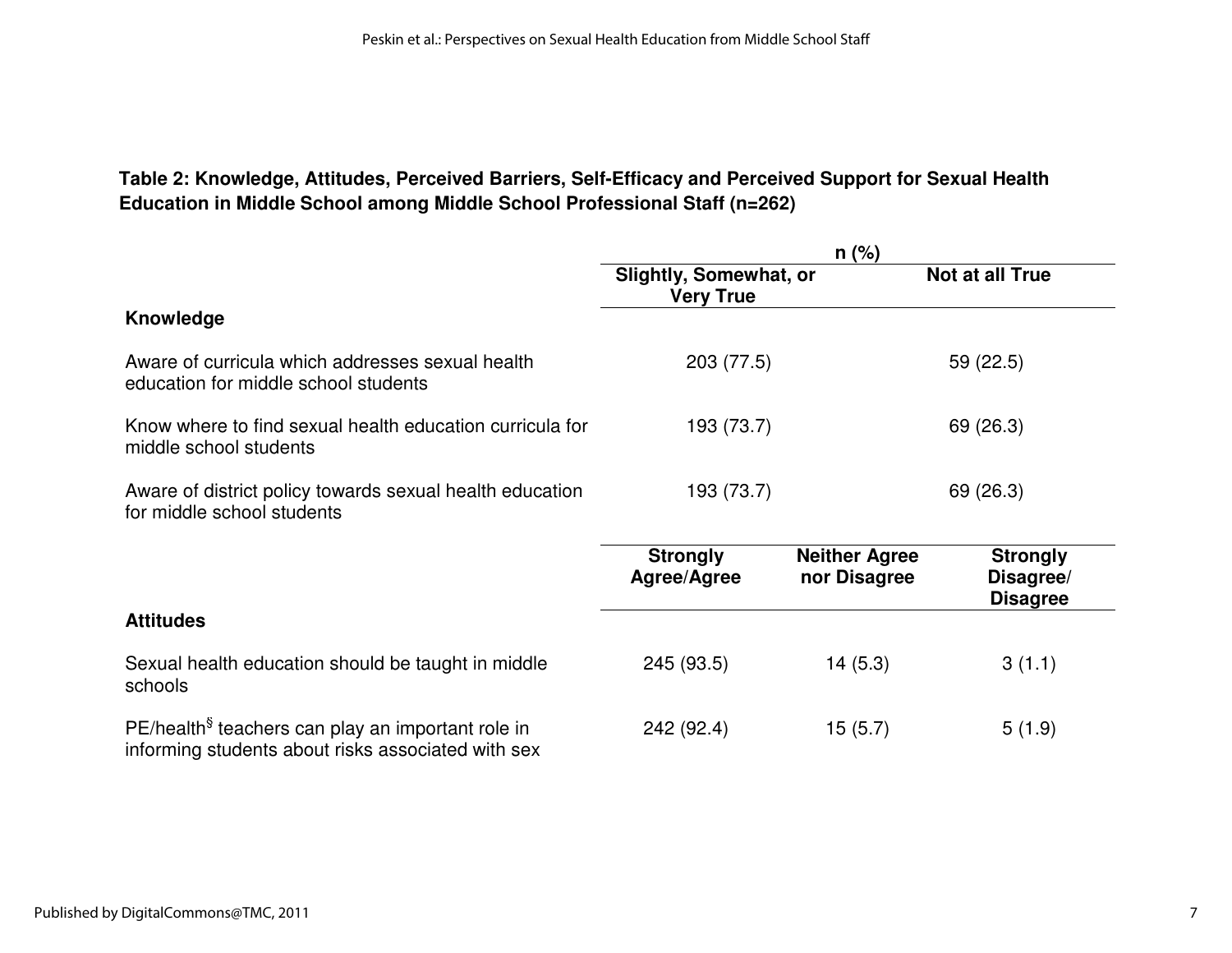# **Perceived Barriers**

| My school has too many other priorities that would act<br>as barriers to adopting a new sexual health education<br>curriculum | 47 (17.9)                      | 88 (33.6)                            | 127 (48.5)                                      |  |
|-------------------------------------------------------------------------------------------------------------------------------|--------------------------------|--------------------------------------|-------------------------------------------------|--|
| A sexual health education curriculum that teaches about<br>contraceptives would be difficult to implement in my<br>school     | 61(23.3)                       | 100 (38.2)                           | 101(38.5)                                       |  |
|                                                                                                                               | <b>Strongly</b><br>Agree/Agree | <b>Neither Agree</b><br>nor Disagree | <b>Strongly</b><br>Disagree/<br><b>Disagree</b> |  |
| <b>Self-Efficacy</b>                                                                                                          |                                |                                      |                                                 |  |
| Can talk comfortably about sexuality in the classroom                                                                         | 166 (63.4)                     | 56 (21.4)                            | 40 (15.3)                                       |  |
| Can successfully facilitate role-playing exercises for<br>sexual health education curriculum activities in the<br>classroom   | 147(56.1)                      | 65 (24.8)                            | 50(19.1)                                        |  |
| Can effectively use small groups for sexual health<br>education curriculum activities                                         | 178 (67.9)                     | 53 (20.2)                            | 31(11.8)                                        |  |
| Can discuss contraceptive practices comfortably in the<br>classroom                                                           | 159 (60.7)                     | 56 (21.4)                            | 47 (17.9)                                       |  |
| Can get students to do an assignment that involves                                                                            | 133 (50.8)                     | 86 (32.8)                            | 43 (16.4)                                       |  |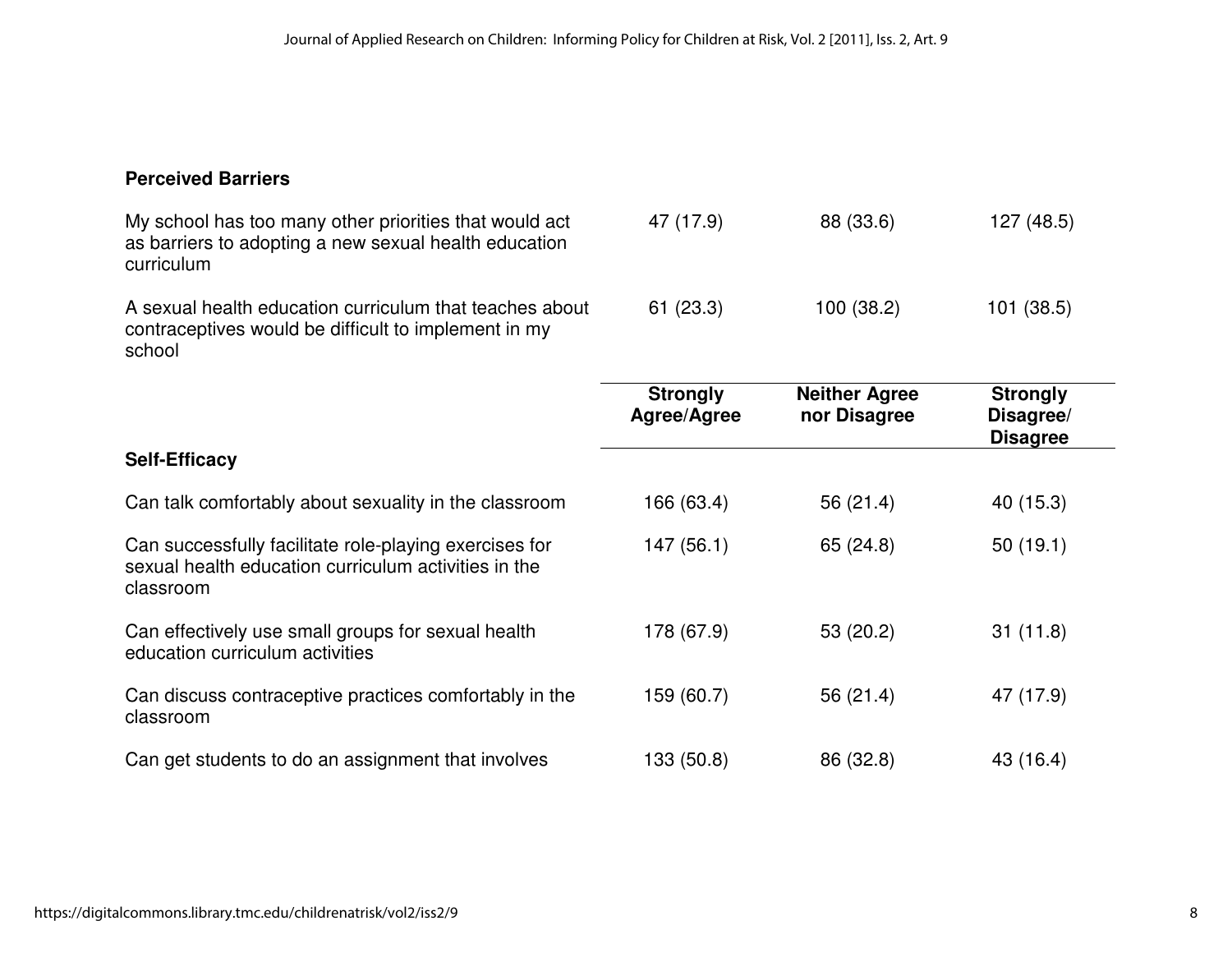them talking with parents about sexual topics

# **Perceived School Administrator Support**

| Administrators support teachers who teach about sexual<br>health education in the classroom                                              | 93 (35.5)  | 143 (54.6) | 26(9.9)  |
|------------------------------------------------------------------------------------------------------------------------------------------|------------|------------|----------|
| Assigning homework activities on sexual health<br>education that students do with their parents would be<br>encouraged by administrators | 107(40.8)  | 123 (46.9) | 32(12.2) |
| Administrators support the idea of using role-play<br>activities in the classroom as a method to teach<br>students to delay sex          | 73 (27.9)  | 160 (61.1) | 29(11.1) |
| Doing small group activities in the classroom is a<br>teaching method that is acceptable by administrators                               | 147 (56.1) | 97(37)     | 18(6.9)  |
| Administrators support teachers who teach about<br>condoms and other contraceptives                                                      | 49 (18.7)  | 181 (69.1) | 32(12.2) |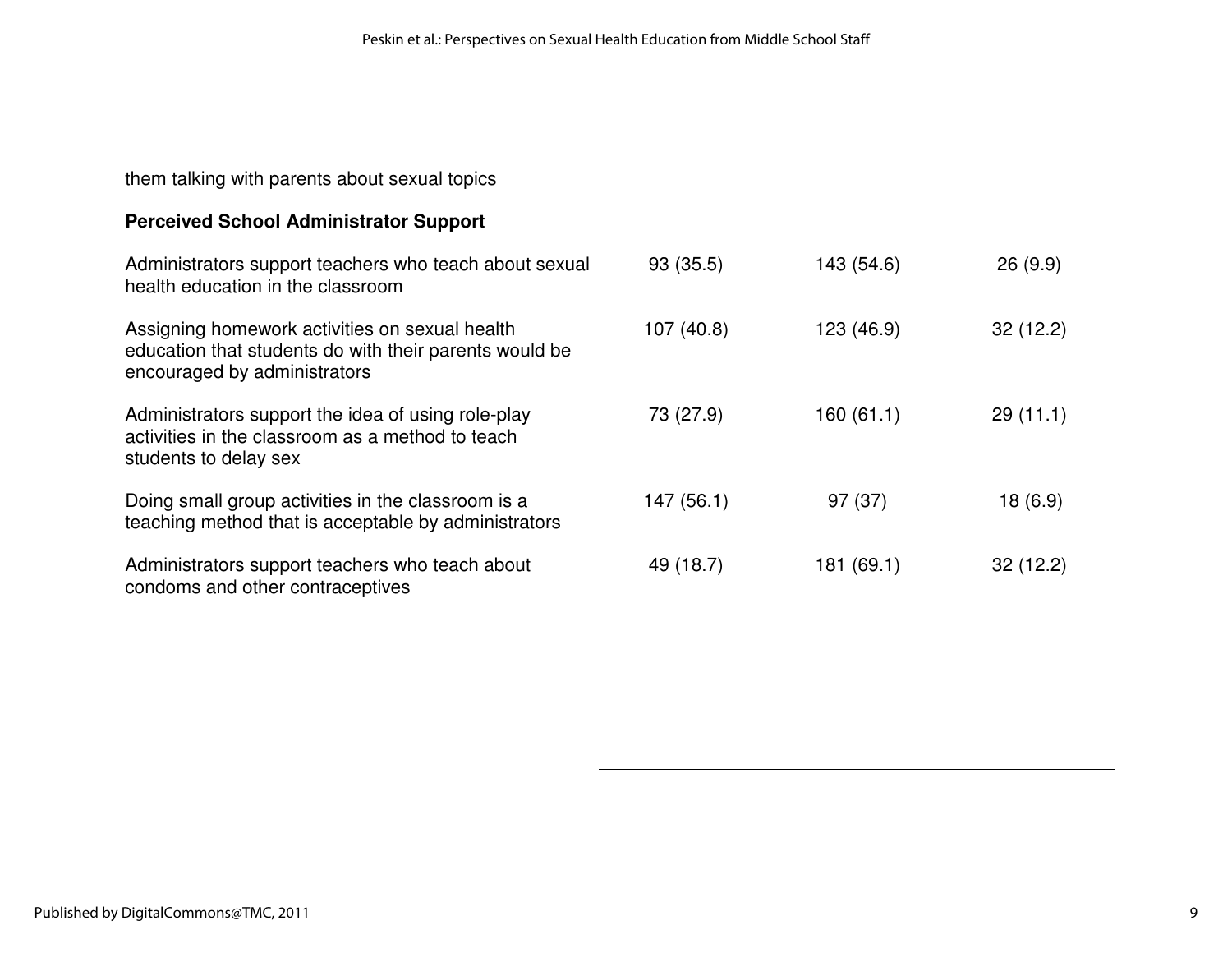|                                                                                                            | <b>Supportive/Very</b><br>Supportive/<br><b>Extremely</b><br><b>Supportive</b> | Not at all<br>Supportive/<br><b>Somewhat</b><br>supportive | <b>Don't Know</b> |
|------------------------------------------------------------------------------------------------------------|--------------------------------------------------------------------------------|------------------------------------------------------------|-------------------|
| Perceived Support for Comprehensive* Sex<br><b>Education from Other Sources</b>                            |                                                                                |                                                            |                   |
| Parents                                                                                                    | 110(42)                                                                        | 112(42.7)                                                  | 40 (15.3)         |
| <b>Community leaders</b>                                                                                   | 139(53.1)                                                                      | 75 (28.6)                                                  | 48 (18.3)         |
| PE/health teachers §                                                                                       | 223(85.1)                                                                      | 23(8.8)                                                    | 16(6.1)           |
| Other teachers besides PE/health §                                                                         | 194 (74)                                                                       | 37(14.1)                                                   | 31(11.8)          |
| Officials in my district                                                                                   | 131 (50)                                                                       | 67(25.6)                                                   | 64 (24.4)         |
| State educational agency                                                                                   | 128 (48.9)                                                                     | 62(23.7)                                                   | 72 (27.5)         |
| *Comprehensive sex education refers to sex education that focuses on abstinence but also addresses condoms |                                                                                |                                                            |                   |

and contraception.<br><sup>§</sup> PE refers to physical education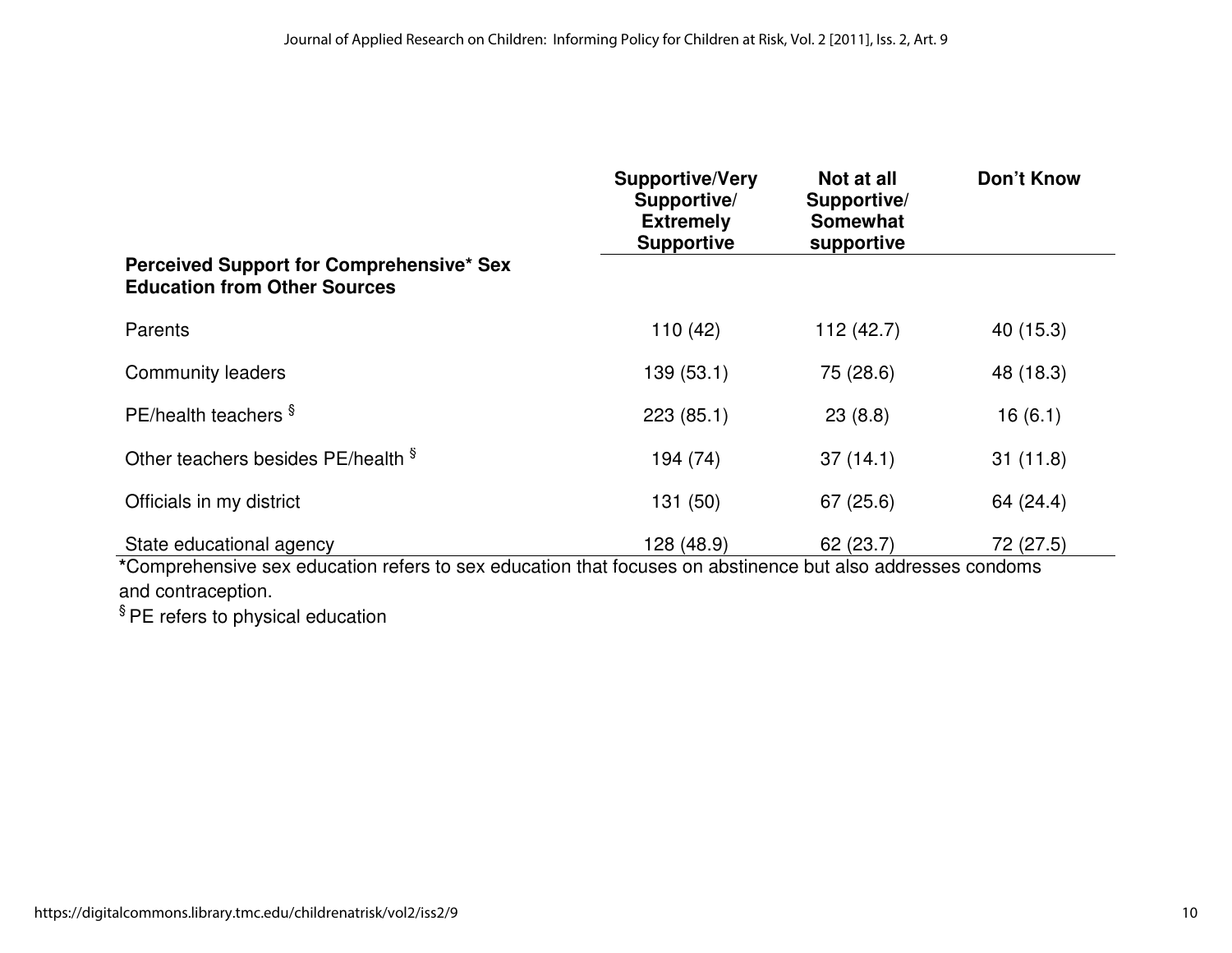non-PE/non-health teachers. Analogous results for awareness and selfefficacy were observed when participants with one or more year's SHE experience were compared to those with no experience teaching SHE. For example, 75% of participants with experience teaching SHE reported selfefficacy for discussing contraception in the classroom compared to only 53% of participants who lacked this experience. Nurses/counselors (40%) perceived significantly more barriers to implementing SHE that included information on contraception compared to PE/health teachers (26%), administrators (19%), and non-PE/non-health teachers (15%).

Administrators were more likely to perceive administrative support for SHE, delivering relevant teaching methods for SHE, and discussion of contraceptive practices when compared to other staff positions; non-PE/non-health teachers perceived the lowest levels of support. Similar patterns were observed for perceived support for comprehensive SHE from parents. For example, almost 60% of administrators perceived support from parents compared to only 37% of non-PE/non-health teachers, 35% of PE/health teachers, and 40% of nurses/counselors. Participants with one or more years of experience teaching SHE perceived greater administrative support for SHE (46%) compared to those with no experience (30%); similar patterns were observed for administrator support for SHE teaching methods. Staff with one or more years of SHE teaching experience (82%) were also significantly more likely to perceive that non-PE/non-health teachers were supportive of comprehensive SHE compared to staff without this experience (70%). (See Table 3)

With the exception of knowledge of where to find a middle school sexual health curriculum (males 82%, females 70%), there were no significant differences across constructs for gender. Regarding race/ethnicity differences, 61% of blacks reported that they could get students to do an assignment about sexual topics with their parents, compared to only 48% of whites and 35% of Hispanics. A similar pattern, though not statistically significant, was observed when comparing black staff to Hispanic staff for other self-efficacy constructs (for discussion of sexual health and contraceptives, doing role-plays). Staff who were younger and reported fewer years of experience in education were significantly less likely to perceive barriers to implementing a curriculum that discusses contraception compared to staff who were older and reported more years of experience. A similar pattern for educational tenure was observed for self-efficacy to facilitate role-plays. No other statistically significant differences were observed by age and years in education. (See Tables 4 and 5)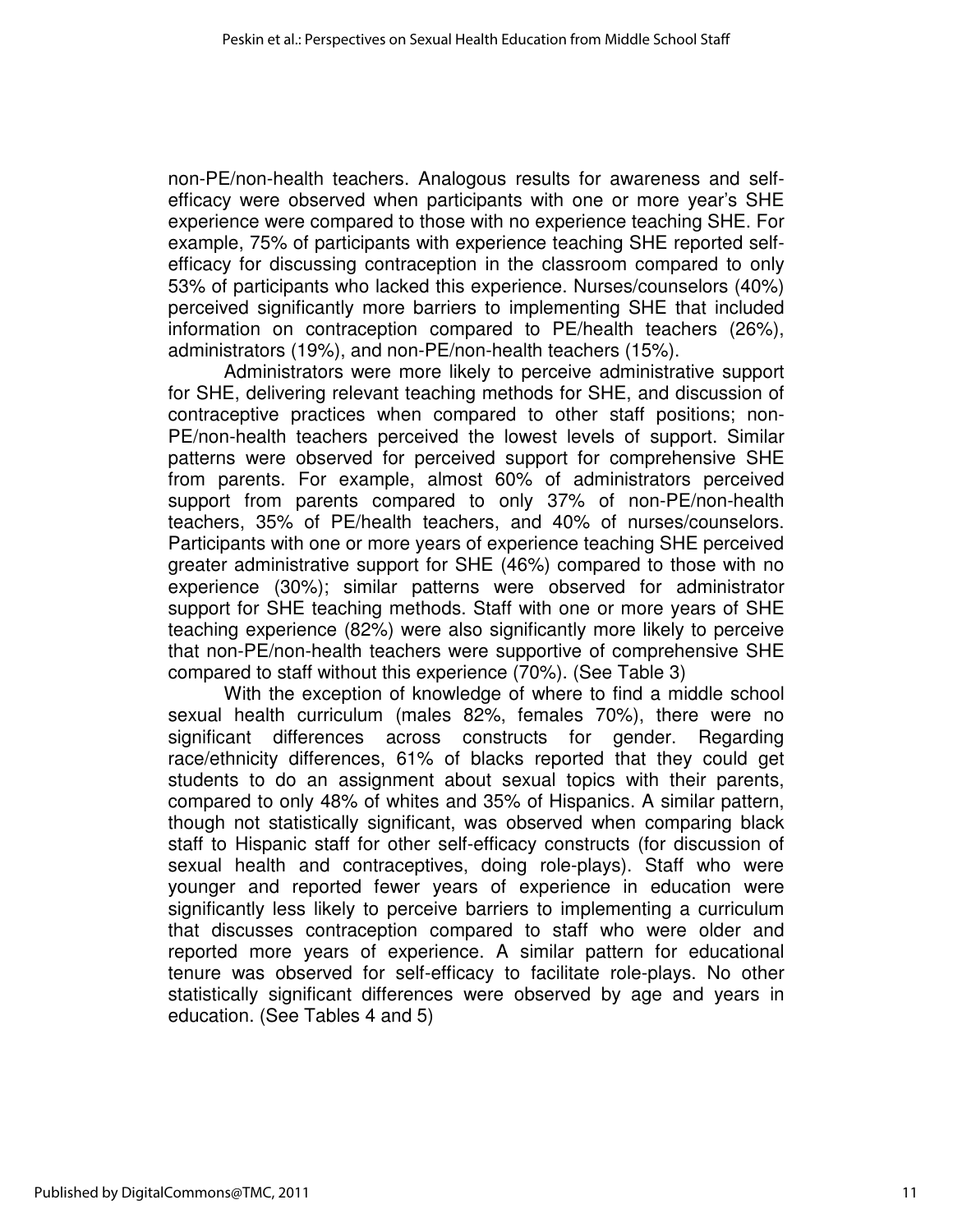# **Table 3. Percent of Middle School Professional Staff Responding Positively Towards Items on Knowledge, Attitudes, Barriers, Self-Efficacy, and Perceived Support for Sexual Health Education by Position and Years Teaching Sex Education**

| Variable                                                                                       |                     | Position<br>$(n=246)$                         |                                   | Years Teaching<br><b>Sex Education</b><br>$(n=248)$ |                    |                   |
|------------------------------------------------------------------------------------------------|---------------------|-----------------------------------------------|-----------------------------------|-----------------------------------------------------|--------------------|-------------------|
|                                                                                                | Admin. <sup>§</sup> | Non-PE/non-<br>health<br>teacher <sup>§</sup> | PE/health <sup>§</sup><br>teacher | Nurse/<br>counselor                                 | 0 years            | 1 year<br>or more |
| Knowledge <sup>†</sup>                                                                         |                     |                                               |                                   |                                                     |                    |                   |
| Aware of curricula which<br>addresses sexual health<br>education for middle school<br>students | 41 $(78.8)^*$       | 50 $(61.0)^*$                                 | 67 $(93.1)$ **                    | $34(85.0)$ **                                       | 112<br>$(68.3)$ ** | 78<br>$(92.9)$ ** |
| Know where to find a<br>sexual health education<br>curricula for middle school<br>students     | 42 (80.8)**         | 45 (54.9)**                                   | 64 (88.9)**                       | 32 $(80.0)$ **                                      | 107<br>$(65.2)$ ** | 76<br>$(90.5)$ ** |
| Aware of district policy<br>towards sexual health<br>education for middle school<br>students   | 44 (84.6)**         | 49 (59.8)**                                   | 62 (86.1)**                       | $30(75.0)$ **                                       | 105<br>$(64.0)$ ** | 76<br>$(90.5)$ ** |

n (%)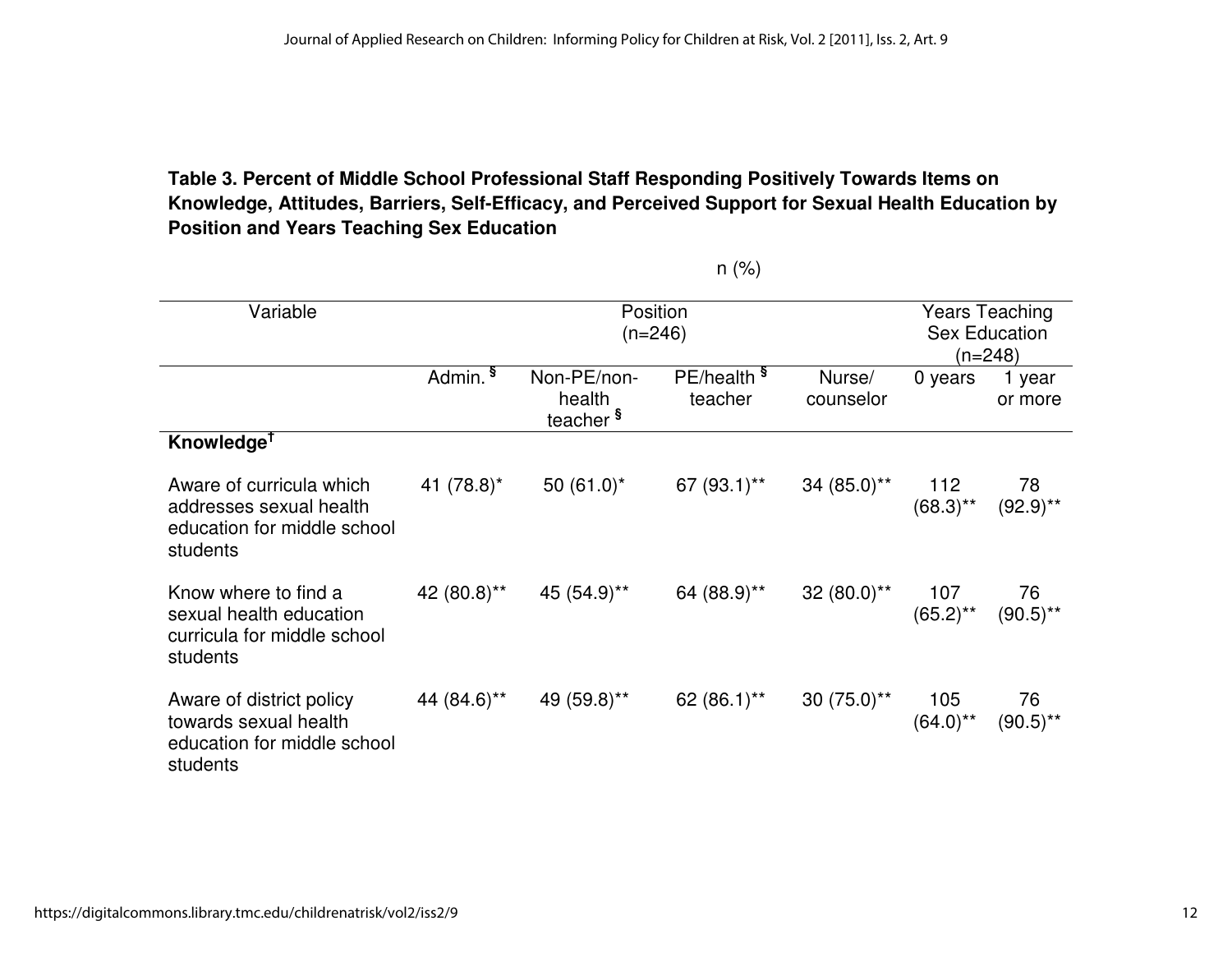# **Perceived Barriers††**

| My school has too many<br>other priorities that would<br>act as barriers to adopting<br>a new sexual health<br>education curriculum | 5(9.6)                                              | 14(17.1)      | 13 (18.1)                                                                                                 | 11(27.5)           | 32<br>(19.5)                  | 13<br>(15.5)                                        |
|-------------------------------------------------------------------------------------------------------------------------------------|-----------------------------------------------------|---------------|-----------------------------------------------------------------------------------------------------------|--------------------|-------------------------------|-----------------------------------------------------|
| A sexual health education<br>curriculum that teaches<br>about contraceptives would<br>be difficult to implement in<br>my school     | $10(19.2)^{*}$                                      | 12 $(14.6)^*$ | $19(26.4)^*$                                                                                              | 16 $(40.0)^*$      | 33<br>(20.1)                  | 23<br>(27.4)                                        |
| Self-Efficacy <sup>tt</sup>                                                                                                         |                                                     |               |                                                                                                           |                    |                               |                                                     |
| Can talk comfortably about<br>sexuality in the classroom                                                                            | $34 (65.4)$ <sup>**</sup> 37 $(45.1)$ <sup>**</sup> |               | 53 $(73.6)$ **                                                                                            | $33(82.5)$ **      | 88<br>$(53.7)$ ** $(81.0)$ ** | 69                                                  |
| Can successfully facilitate<br>role-play exercises for<br>sexual health education in<br>the classroom                               |                                                     |               | $32(61.5)$ <sup>**</sup> 26 $(31.7)$ <sup>**</sup> 49 $(68.1)$ <sup>**</sup> 32 $(80.0)$ <sup>**</sup> 72 |                    | $(43.9)$ ** $(79.8)$ **       | 67                                                  |
| Can effectively use small<br>groups for sexual health<br>education curriculum                                                       | $36 (69.2)^{**}$ 41 $(50.0)^{**}$                   |               | 60 $(83.3)$ **                                                                                            | $32(80.0)^{**}$ 93 |                               | 74<br>$(56.7)$ <sup>**</sup> $(88.1)$ <sup>**</sup> |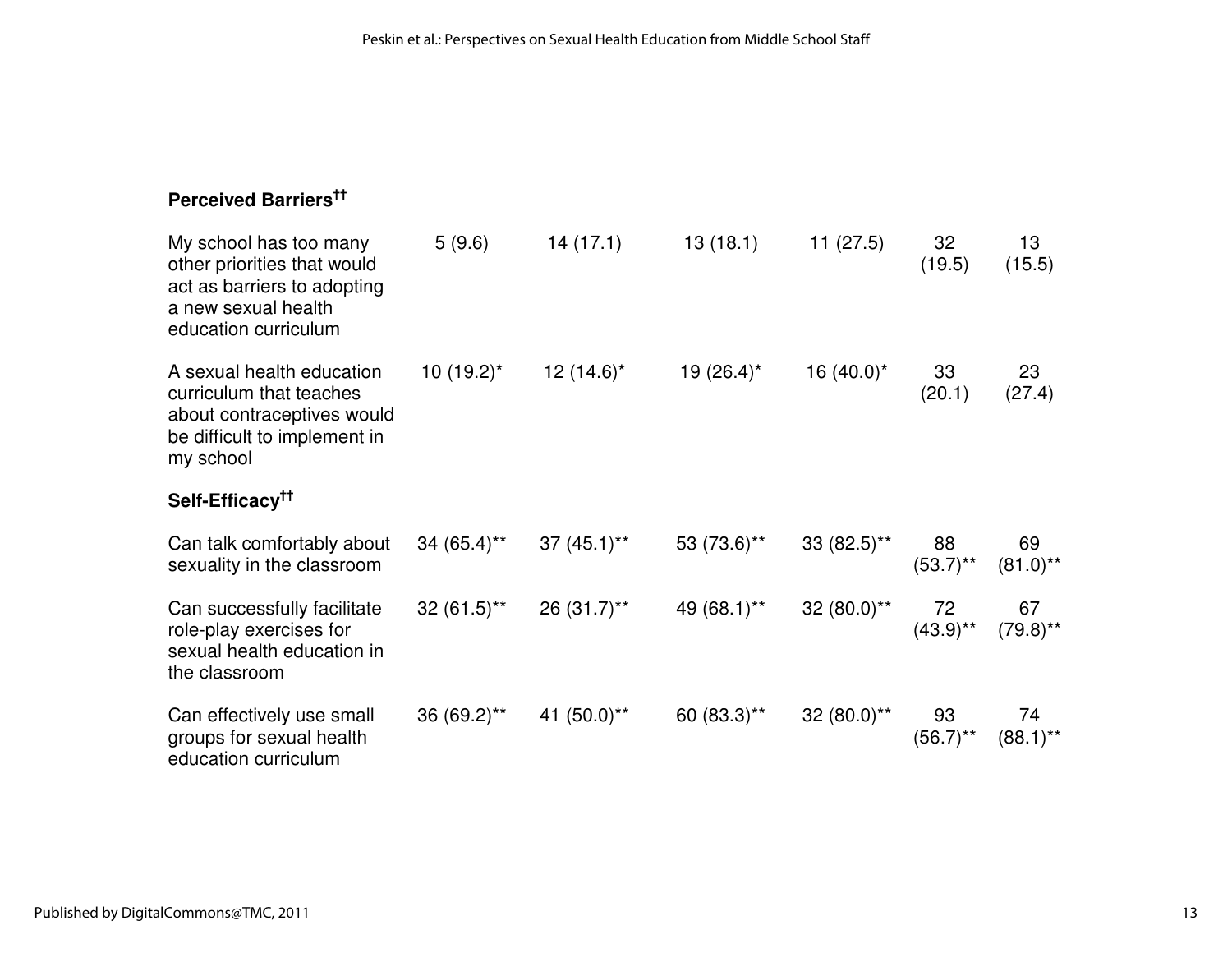| activities                                                                                                                                        |                                          |                                                                                                         |                              |               |                   |                   |
|---------------------------------------------------------------------------------------------------------------------------------------------------|------------------------------------------|---------------------------------------------------------------------------------------------------------|------------------------------|---------------|-------------------|-------------------|
| Can discuss contraceptive<br>practices comfortably in the<br>classroom                                                                            |                                          | $34 (65.4)$ <sup>**</sup> $37 (45.1)$ <sup>**</sup> $51 (70.8)$ <sup>**</sup> $30 (75.0)$ <sup>**</sup> |                              |               | 87<br>$(53.0)$ ** | 63<br>$(75.0)$ ** |
| Can get students to do an<br>assignment that involves<br>them talking with parents<br>about sexual topics                                         | $34 (65.4)^{**}$ 25 $(30.5)^{**}$        |                                                                                                         | 44 (61.1)** 22 (55.0)**      |               | 73<br>$(44.5)^*$  | 50<br>$(59.5)^*$  |
| <b>Perceived Administrator</b><br>Support <sup>††</sup>                                                                                           |                                          |                                                                                                         |                              |               |                   |                   |
| Administrators support<br>teachers who teach about<br>sexual health education in<br>the classroom                                                 |                                          | 27 (51.9)** 17 (20.7)** 31 (43.1)** 15 (37.5)** 49 39<br>(29.9)** (46.4)**                              |                              |               |                   |                   |
| Assigning homework<br>activities on sexual health<br>education that students do<br>with their parents would be<br>encouraged by<br>administrators | $34 (65.4)^{**}$ 24 (29.3) <sup>**</sup> |                                                                                                         | $30(41.7)$ ** 15 $(37.5)$ ** |               | 60<br>(36.6)      | 41<br>(48.8)      |
| Administrators support the<br>idea of using role-play                                                                                             | $20(38.5)^*$                             | $13(25.9)^{*}$                                                                                          | $25(34.7)^*$                 | 14 $(35.0)^*$ | 33<br>$(20.1)$ ** | 33<br>$(39.3)$ ** |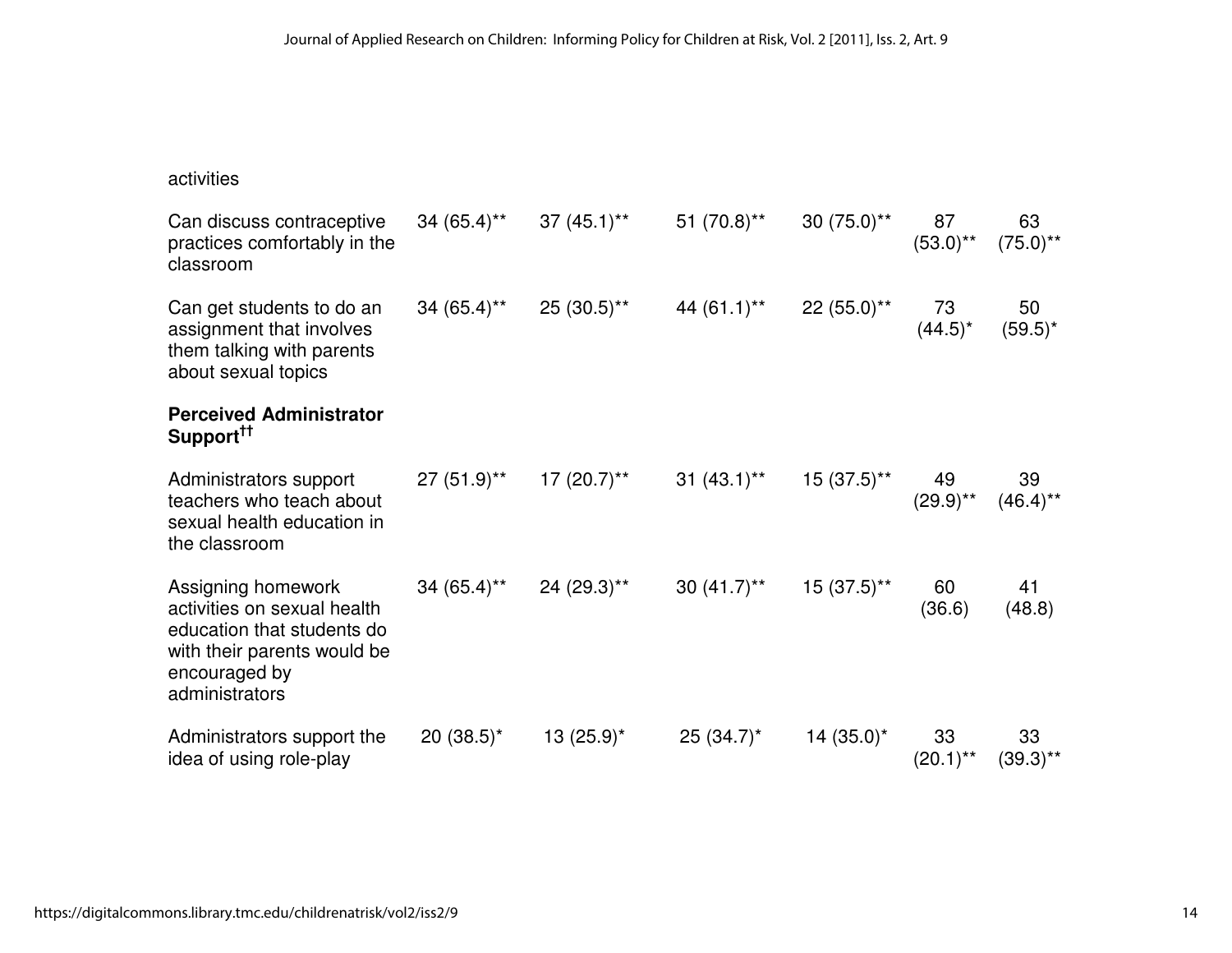| activities in the classroom<br>as a method to teach<br>students to delay sex                                        |               |               |               |                         |                   |                   |
|---------------------------------------------------------------------------------------------------------------------|---------------|---------------|---------------|-------------------------|-------------------|-------------------|
| Doing small group activities<br>in the classroom is a<br>teaching method that is<br>acceptable to<br>administrators | $37(71.2)^*$  | $37(45.1)^*$  | 44 $(61.1)^*$ | $21 (52.5)^*$           | 81<br>$(49.4)$ ** | 57<br>$(67.9)$ ** |
| Administrators support<br>teachers who teach about<br>condoms and other<br>contraceptives                           | $17(32.7)$ ** | $7(8.5)$ **   | $16(22.2)$ ** | $9(22.5)$ <sup>**</sup> | 25<br>(15.2)      | 21<br>(25.0)      |
| <b>Perceived Support for</b><br><b>Comprehensive Sex</b><br>Education <sup>#</sup>                                  |               |               |               |                         |                   |                   |
| Parents                                                                                                             | $30(57.7)^*$  | 30 $(36.6)^*$ | $25(34.7)^*$  | 16 $(40.0)^*$           | 69<br>(42.1)      | 32<br>(38.1)      |
| <b>Community leaders</b>                                                                                            | 31 (59.6)     | 36 (43.9)     | 41 (56.9)     | 20(50.0)                | 82<br>(50.0)      | 47<br>(56.0)      |
| PE/health teachers <sup>§</sup>                                                                                     | 47 $(90.4)^*$ | 61 $(74.4)^*$ | 63 $(87.5)^*$ | 37 $(92.5)^*$           | 138<br>(84.1)     | 73<br>(86.9)      |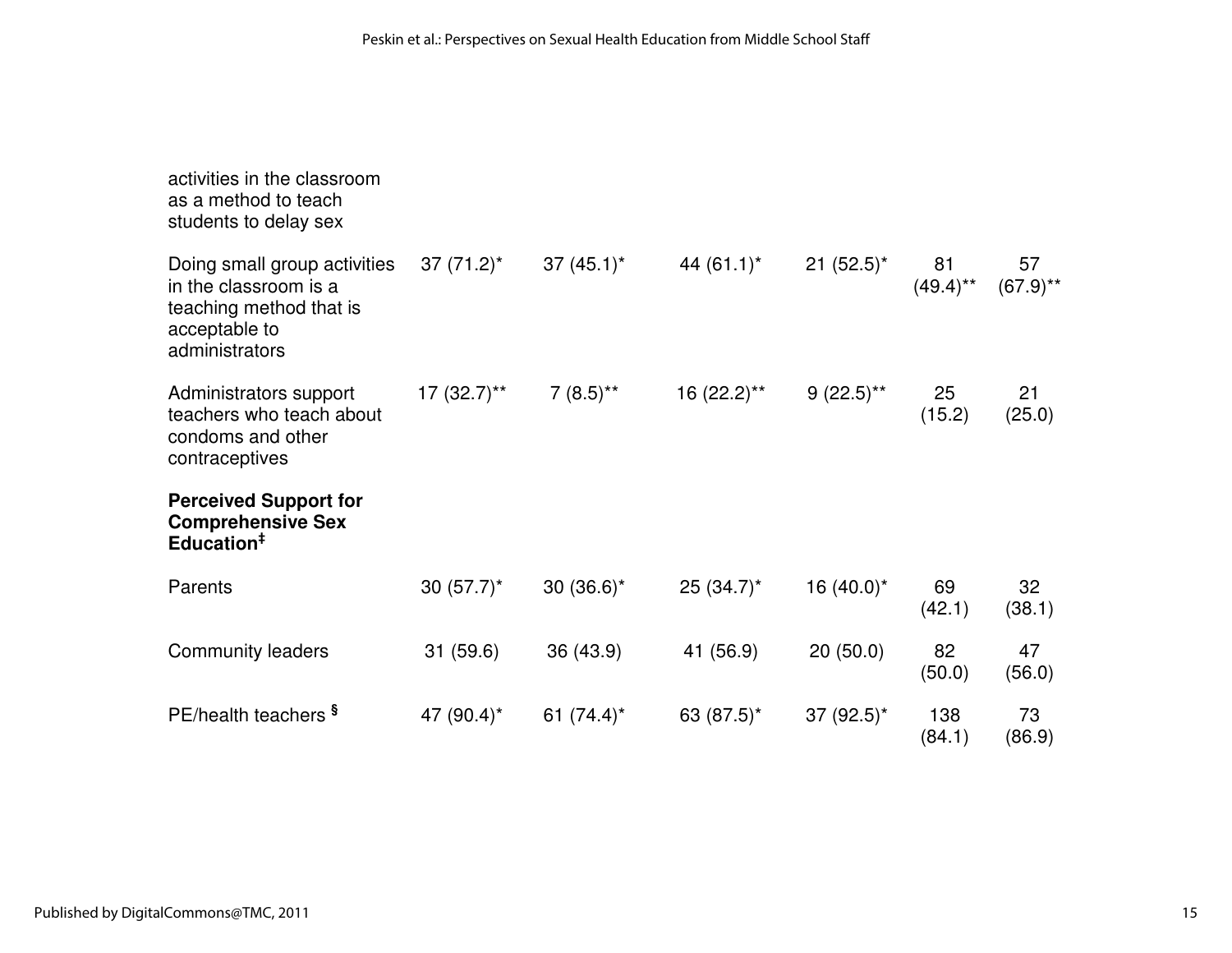| Teachers other than<br>PE/health teachers <sup>§</sup> | 44 (84.6)** | 48 (58.5)** | 57 (79.2)** | $31 (77.5)$ ** | 114<br>$(69.5)^*$ | 69<br>$(82.1)^*$ |
|--------------------------------------------------------|-------------|-------------|-------------|----------------|-------------------|------------------|
| Officials in my district                               | 28 (53.8)   | 32(39.0)    | 40 (55.6)   | 20(50.0)       | 76<br>(46.3)      | 45<br>(53.6)     |
| State educational agency                               | 25(48.1)    | 33(40.2)    | 40 (55.6)   | 18 (45.0)      | 76<br>(46.3)      | 42<br>(50.0)     |

<sup>§</sup> Admin. refers to school administrators; PE refers to physical education<br><sup>†</sup> Number of participants who responded slightly true, somewhat, or very true<br><sup>††</sup> Number of participants who responded agree or strongly agree

\*Number of participants who responded supportive, very supportive, or extremely supportive;

comprehensive sex education focuses on abstinence but also addresses condoms and contraception

\*  $p \le 0.05$  \*\*  $p \le 0.01$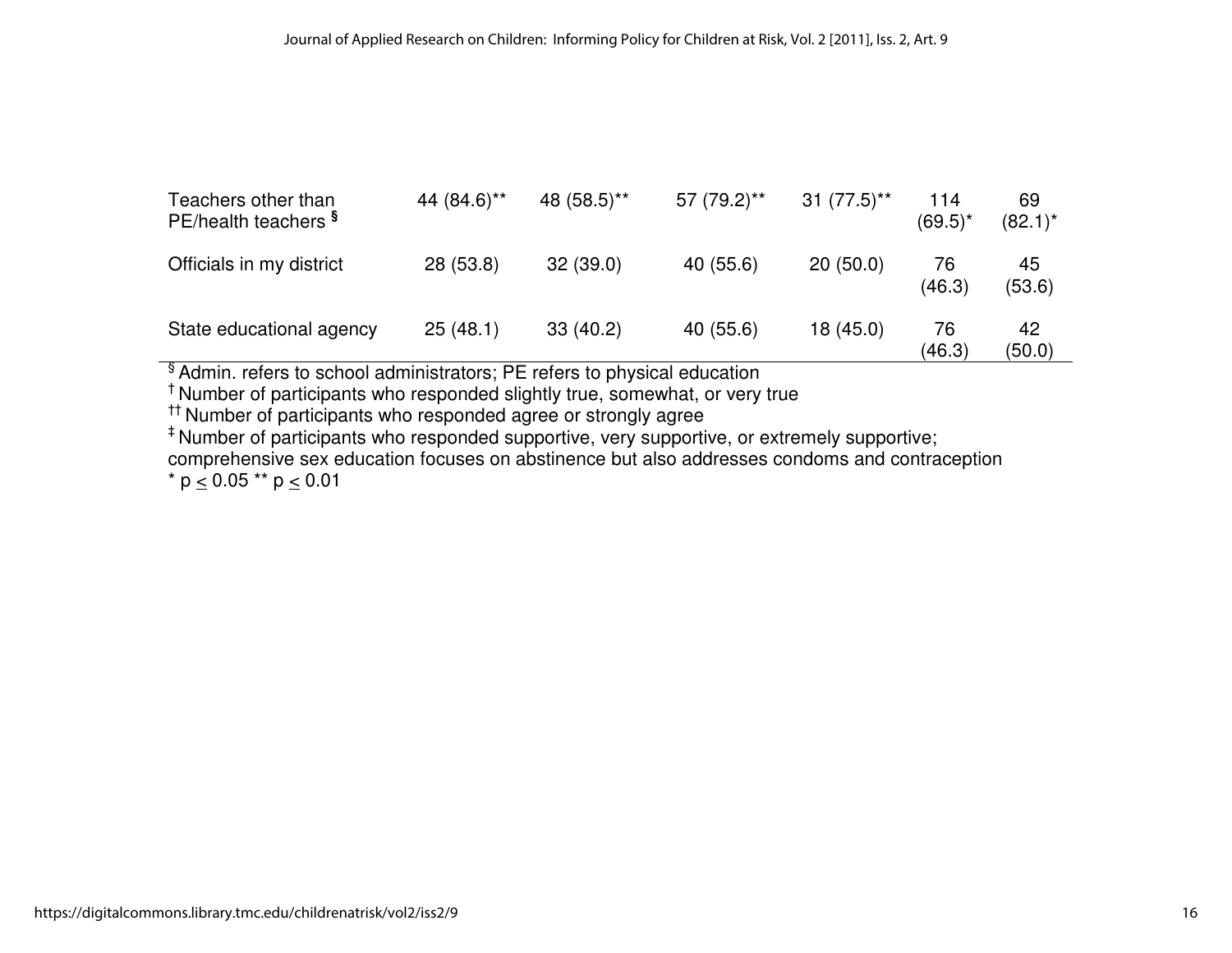# **Table 4. Percent of Middle School Professional Staff Responding Positively Towards Items on Knowledge, Attitudes, Barriers, Self-Efficacy, and Perceived Support for Sexual Health Education by Gender, Race/Ethnicity, and Highest Completed Degree**

|                                                                                                | 11(70)           |                     |                        |                           |                      |                                              |                                   |  |
|------------------------------------------------------------------------------------------------|------------------|---------------------|------------------------|---------------------------|----------------------|----------------------------------------------|-----------------------------------|--|
| Variable                                                                                       | Gender (n=262)   |                     | Race/Ethnicity (n=248) |                           |                      | <b>Highest Completed</b><br>Degree $(n=250)$ |                                   |  |
|                                                                                                | Male<br>$(n=84)$ | Female<br>$(n=178)$ | White<br>$(n=96)$      | <b>Black</b><br>$(n=109)$ | Hispanic<br>$(n=43)$ | <b>BA/BS</b><br>$(n=109)$                    | Master's/<br>Doctorate<br>(n=141) |  |
| Knowledge <sup>†</sup>                                                                         |                  |                     |                        |                           |                      |                                              |                                   |  |
| Aware of curricula which<br>addresses sexual health<br>education for middle school<br>students | 67<br>(79.8)     | 136<br>(76.4)       | 72<br>(75.0)           | 84<br>(77.1)              | 34<br>(79.1)         | 88<br>(80.7)                                 | 106<br>(75.2)                     |  |
| Know where to find a<br>sexual health education<br>curricula for middle school<br>students     | 69<br>$(82.1)^*$ | 124<br>$(69.7)^*$   | 68<br>(70.8)           | 83<br>(76.1)              | 30<br>(69.8)         | 80<br>(73.4)                                 | 105<br>(74.5)                     |  |
| Aware of district policy<br>towards sexual health<br>education for middle school<br>students   | 66<br>(78.6)     | 127<br>(71.3)       | 70<br>(72.9)           | 79<br>(72.5)              | 31<br>(72.1)         | 78<br>(71.6)                                 | 106<br>(75.2)                     |  |

 $n$  (%)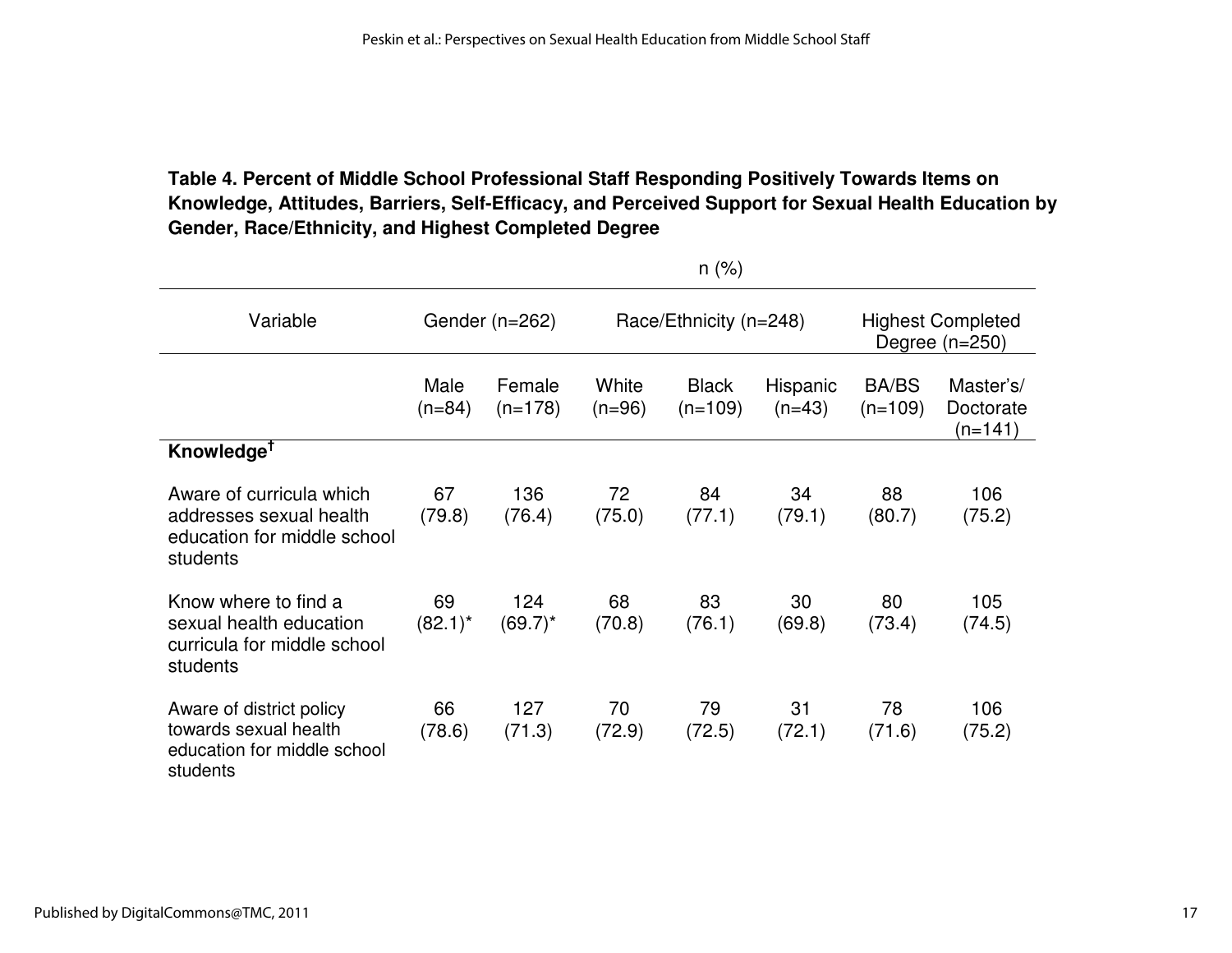# **Perceived Barriers††**

| My school has too many<br>other priorities that would<br>act as barriers to adopting<br>a new sexual health<br>education curriculum | 14<br>(16.7) | 33<br>(18.5)  | 12<br>(12.5) | 27<br>(24.8) | $\overline{7}$<br>(16.3)  | 22<br>(20.2) | 22<br>(15.6) |
|-------------------------------------------------------------------------------------------------------------------------------------|--------------|---------------|--------------|--------------|---------------------------|--------------|--------------|
| A sexual health education<br>curriculum that teaches<br>about contraceptives would<br>be difficult to implement in<br>my school     | 15<br>(17.9) | 46<br>(25.8)  | 23<br>(24.0) | 27<br>(24.8) | 10 <sup>°</sup><br>(23.3) | 24<br>(22.0) | 34<br>(24.1) |
| Self-Efficacy <sup>††</sup>                                                                                                         |              |               |              |              |                           |              |              |
| Can talk comfortably about<br>sexuality in the classroom                                                                            | 51<br>(60.7) | 115<br>(64.6) | 62<br>(64.6) | 74<br>(67.9) | 21<br>(48.8)              | 67<br>(61.5) | 90<br>(63.8) |
| Can successfully facilitate<br>role-play exercises for<br>sexual health education in<br>the classroom                               | 41<br>(48.8) | 106<br>(59.6) | 53<br>(55.2) | 66<br>(60.6) | 17<br>(39.5)              | 54<br>(49.5) | 85<br>(60.3) |
| Can effectively use small<br>groups for sexual health                                                                               | 54<br>(64.3) | 124<br>(69.7) | 65<br>(67.7) | 76<br>(69.7) | 25<br>(58.1)              | 70<br>(64.2) | 99<br>(70.2) |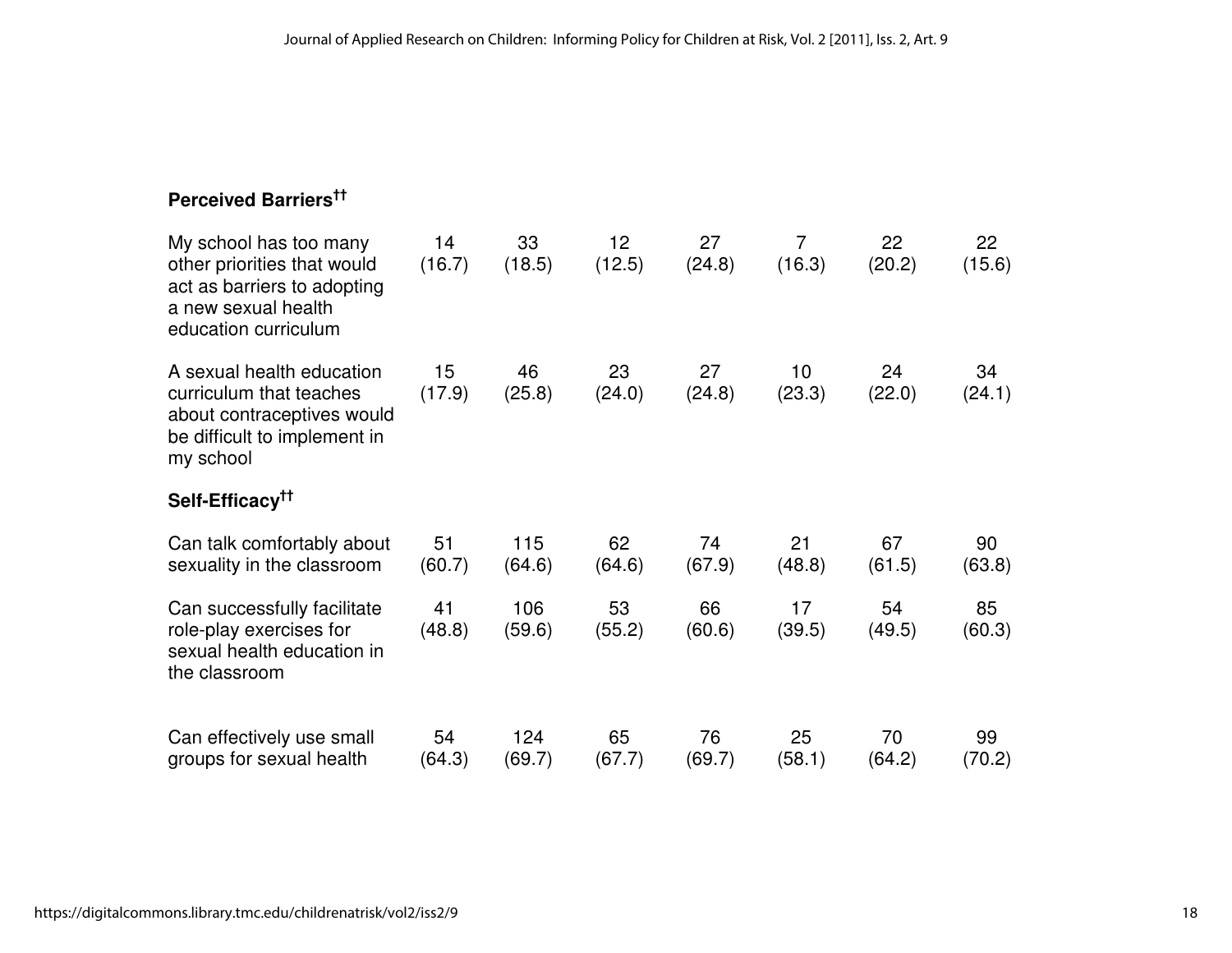| education curriculum<br>activities                                                                                                                |              |               |                  |                  |                  |                  |                  |
|---------------------------------------------------------------------------------------------------------------------------------------------------|--------------|---------------|------------------|------------------|------------------|------------------|------------------|
| Can discuss contraceptive<br>practices comfortably in the<br>classroom                                                                            | 45<br>(53.6) | 114<br>(64.0) | 59<br>(61.5)     | 73<br>(67.0)     | 20<br>(46.5)     | 66<br>(60.6)     | 84<br>(59.6)     |
| Can get students to do an<br>assignment that involves<br>them talking with parents<br>about sexual topics                                         | 43<br>(51.2) | 90<br>(50.6)  | 46<br>$(47.9)^*$ | 66<br>$(60.6)^*$ | 15<br>$(34.9)^*$ | 48<br>(44.0)     | 76<br>(53.9)     |
| <b>Perceived Administrator</b><br>Support <sup>11</sup>                                                                                           |              |               |                  |                  |                  |                  |                  |
| Administrators support<br>teachers who teach about<br>sexual health education in<br>the classroom                                                 | 30<br>(35.7) | 63<br>(35.4)  | 33<br>(34.4)     | 40<br>(36.7)     | 17<br>(39.5)     | 36<br>(33.0)     | 54<br>(38.3)     |
| Assigning homework<br>activities on sexual health<br>education that students do<br>with their parents would be<br>encouraged by<br>administrators | 38<br>(45.2) | 69<br>(38.8)  | 39<br>(40.6)     | 45<br>(41.3)     | 17<br>(39.5)     | 37<br>$(33.9)^*$ | 66<br>$(46.8)^*$ |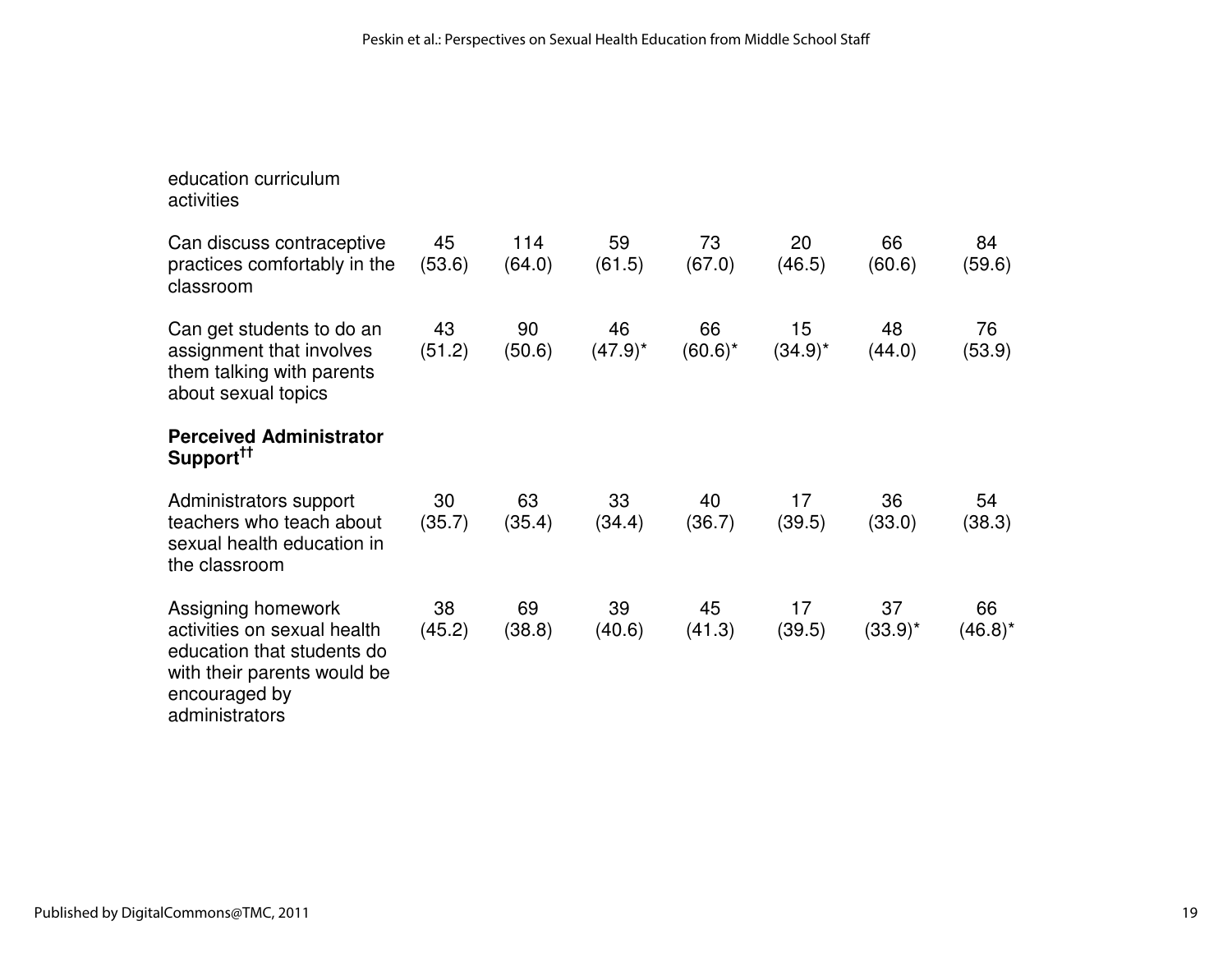| Administrators support the<br>idea of using role-play<br>activities in the classroom<br>as a method to teach<br>students to delay sex | 24<br>(28.6) | 49<br>(27.5)  | 24<br>(25.0) | 31<br>(28.4) | 14<br>(32.6) | 27<br>(24.8) | 41<br>(29.1) |
|---------------------------------------------------------------------------------------------------------------------------------------|--------------|---------------|--------------|--------------|--------------|--------------|--------------|
| Doing small group activities<br>in the classroom is a<br>teaching method that is<br>acceptable to<br>administrators                   | 42<br>(50.0) | 105<br>(59.0) | 61<br>(63.5) | 53<br>(48.6) | 27<br>(62.8) | 58<br>(53.2) | 81<br>(57.4) |
| Administrators support<br>teachers who teach about<br>condoms and other<br>contraceptives                                             | 16<br>(19.0) | 33<br>(18.5)  | 15<br>(15.6) | 22<br>(20.2) | 11<br>(25.6) | 17<br>(15.6) | 29<br>(20.6) |
| <b>Perceived Support for</b><br><b>Comprehensive Sex</b><br>Education <sup>#</sup>                                                    |              |               |              |              |              |              |              |
| Parents                                                                                                                               | 37<br>(44.0) | 73<br>(41.0)  | 42<br>(43.8) | 44<br>(40.4) | 17<br>(39.5) | 44<br>(40.4) | 59<br>(41.8) |
| <b>Community leaders</b>                                                                                                              | 44<br>(52.4) | 95<br>(53.4)  | 43<br>(44.8) | 62<br>(56.9) | 24<br>(55.8) | 56<br>(51.4) | 73<br>(51.8) |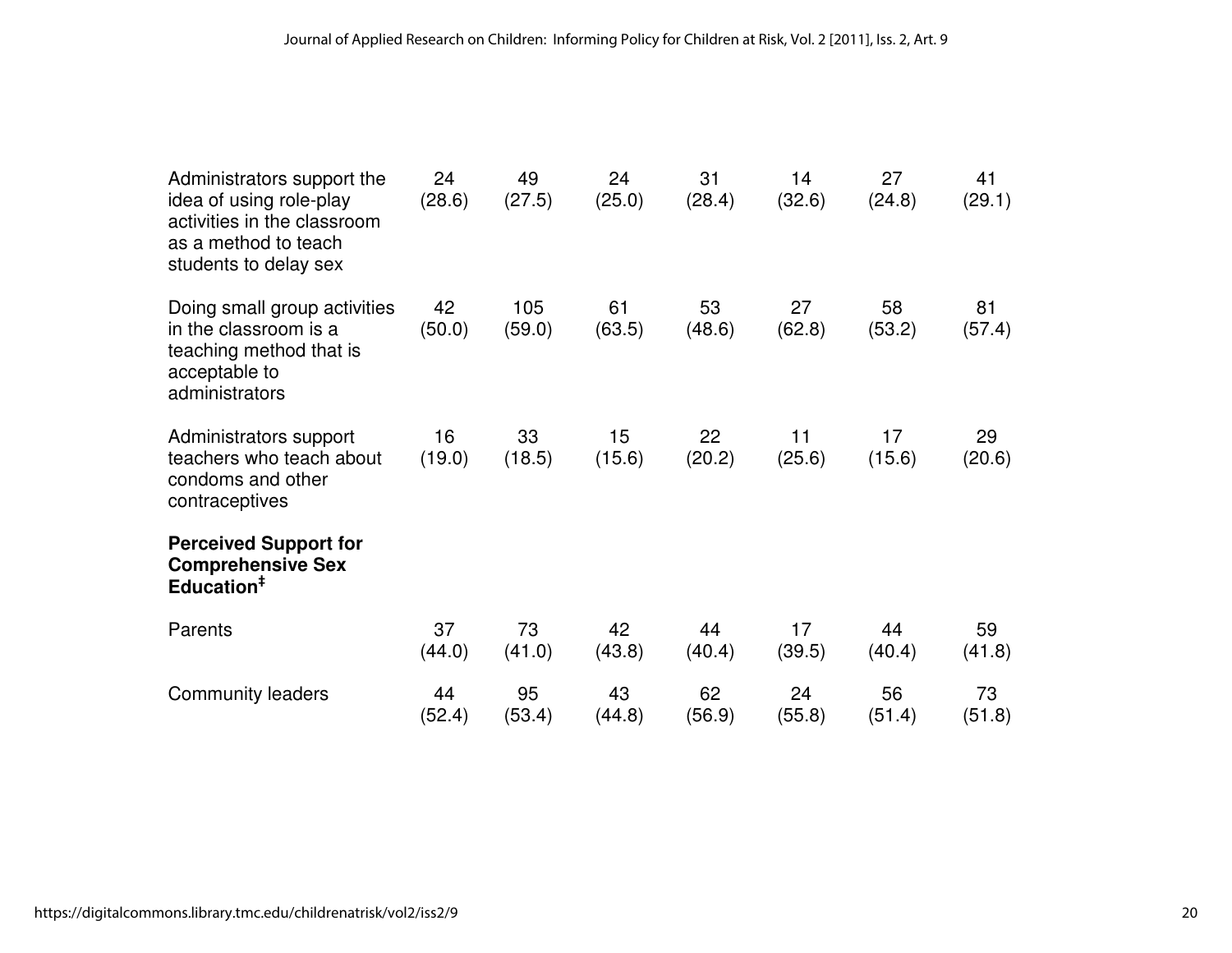| PE/health teachers       | 71     | 152    | 80     | 92     | 38     | 89     | 122    |
|--------------------------|--------|--------|--------|--------|--------|--------|--------|
|                          | (84.5) | (85.4) | (83.3) | (84.4) | (88.4) | (81.7) | (86.5) |
| Teachers other than      | 61     | 133    | 69     | 81     | 33     | 77     | 106    |
| PE/health teachers       | (72.6) | (74.7) | (71.9) | (74.3) | (76.7) | (70.6) | (75.2) |
| Officials in my district | 46     | 85     | 40     | 62     | 19     | 50     | 72     |
|                          | (54.8) | (47.8) | (41.7) | (56.9) | (44.2) | (45.9) | (51.1) |
| State educational agency | 45     | 83     | 40     | 61     | 17     | 52     | 66     |
|                          | (53.6) | (46.6) | (41.7) | (56.0) | (39.5) | (47.7) | (46.8) |

 $(53.6)$   $(46.6)$   $(41.7)$   $(56.0)$   $(39.5)$   $(47.7)$ <br>  $\overline{\phantom{a}}$  Admin. refers to school administrators; PE refers to physical education<br>
<sup>†</sup> Number of participants who responded agree or strongly agree<br>
<sup>‡</sup> Number of p

comprehensive sex education focuses on abstinence but also addresses condoms and contraception \*  $p \le 0.05$  \*\*  $p \le 0.01$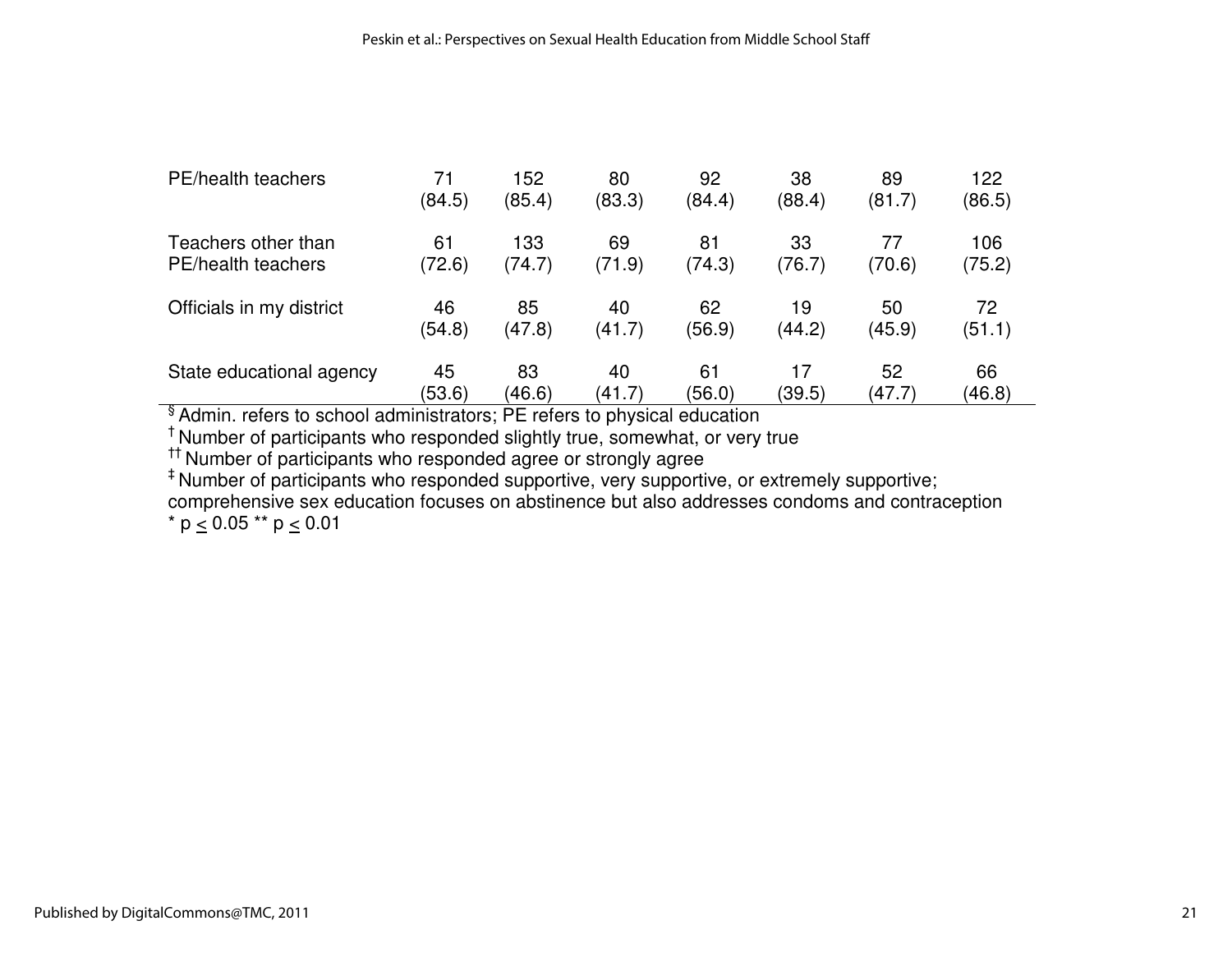# **Table 5. Mean Differences in Levels of Knowledge, Attitudes, Barriers, Self-Efficacy, and Perceived Support for Sexual Health Education by Age and Years in Education**

| Variable                                                                                       | Age $(n=237)$                               |               | Years in Education (n=250) |                          |  |
|------------------------------------------------------------------------------------------------|---------------------------------------------|---------------|----------------------------|--------------------------|--|
|                                                                                                | Not at all true<br>Slightly to very<br>true |               | Not at all true            | Slightly to very<br>true |  |
| Knowledge <sup>†</sup>                                                                         |                                             |               |                            |                          |  |
| Aware of curricula which<br>addresses sexual health<br>education for middle school<br>students | 41.32 (10.82)                               | 43.21 (10.96) | 13.14 (8.60)               | 15.39 (9.77)             |  |
| Know where to find a<br>sexual health education<br>curricula for middle school<br>students     | 40.93 (10.70)                               | 43.46 (10.97) | 12.83 (8.78)*              | 15.61 (9.72)*            |  |
| Aware of district policy<br>towards sexual health<br>education for middle school<br>students   | 41.16 (11.22)                               | 43.37 (10.80) | 13.43 (9.48)               | 15.41 (9.53)             |  |

Mean (SD)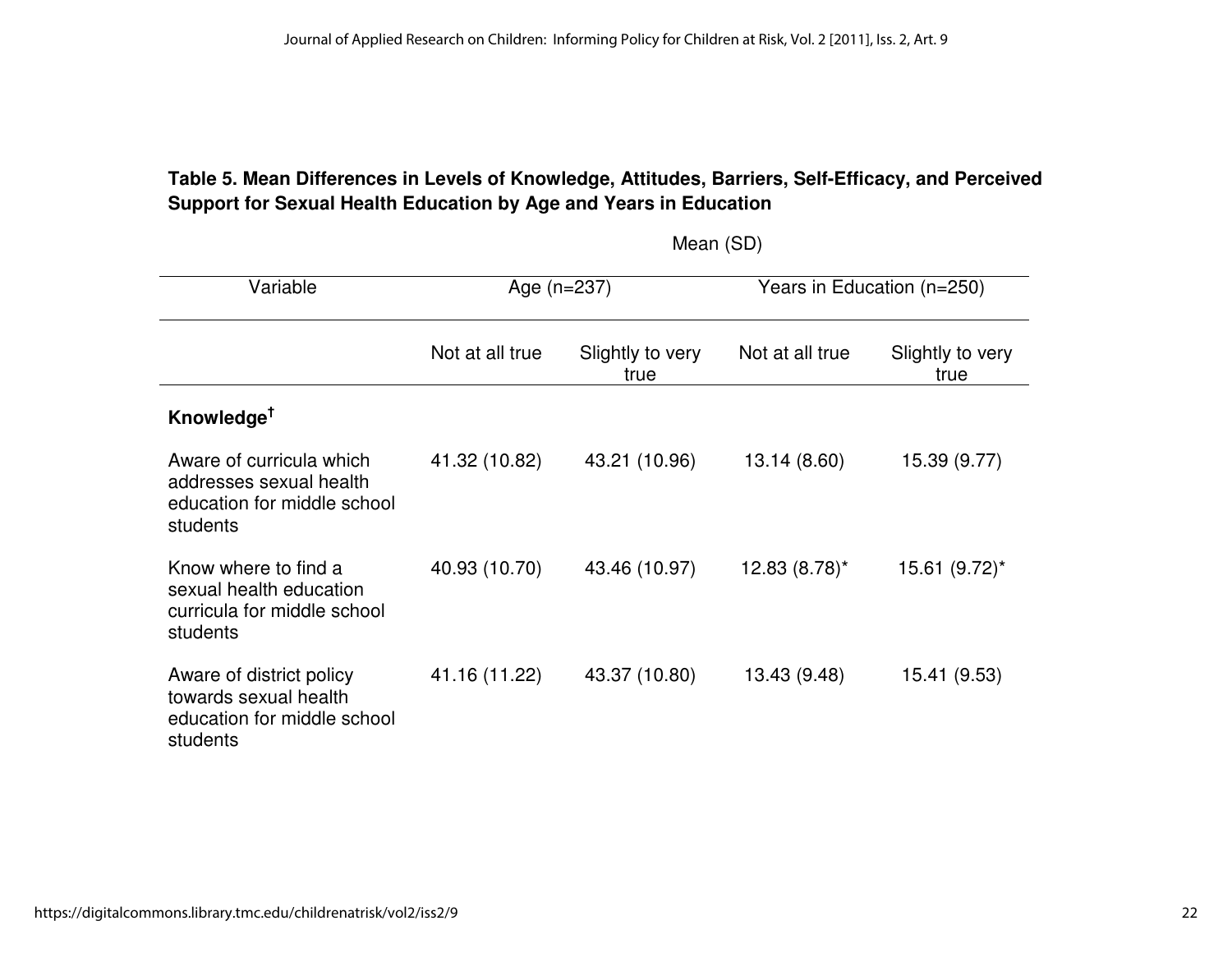# **Perceived Barriers††**

| My school has too many<br>other priorities that would<br>act as barriers to adopting<br>a new sexual health<br>education curriculum | 42.93 (10.58)   | 41.97 (12.72)   | 15.32 (9.17)   | 12.82 (11.01)   |
|-------------------------------------------------------------------------------------------------------------------------------------|-----------------|-----------------|----------------|-----------------|
| A sexual health education<br>curriculum that teaches<br>about contraceptives would<br>be difficult to implement in<br>my school     | 41.69 (10.35)** | 46.82 (12.17)** | 13.71 (8.52)** | 18.95 (11.66)** |
| Self-Efficacy <sup>††</sup>                                                                                                         |                 |                 |                |                 |
| Can talk comfortably about<br>sexuality in the classroom                                                                            | 42.53 (11.11)   | 42.91 (10.87)   | 15.17 (8.76)   | 14.71 (10.0)    |
| Can successfully facilitate<br>role-play exercises for<br>sexual health education in<br>the classroom                               | 41.29 (10.89)   | 43.91(10.88)    | 13.40 (8.45)*  | 16.04 (10.20)*  |
| Can effectively use small<br>groups for sexual health<br>education curriculum<br>activities                                         | 42.67 (11.36)   | 42.83 (10.78)   | 14.06 (8.76)   | 15.26 (9.89)    |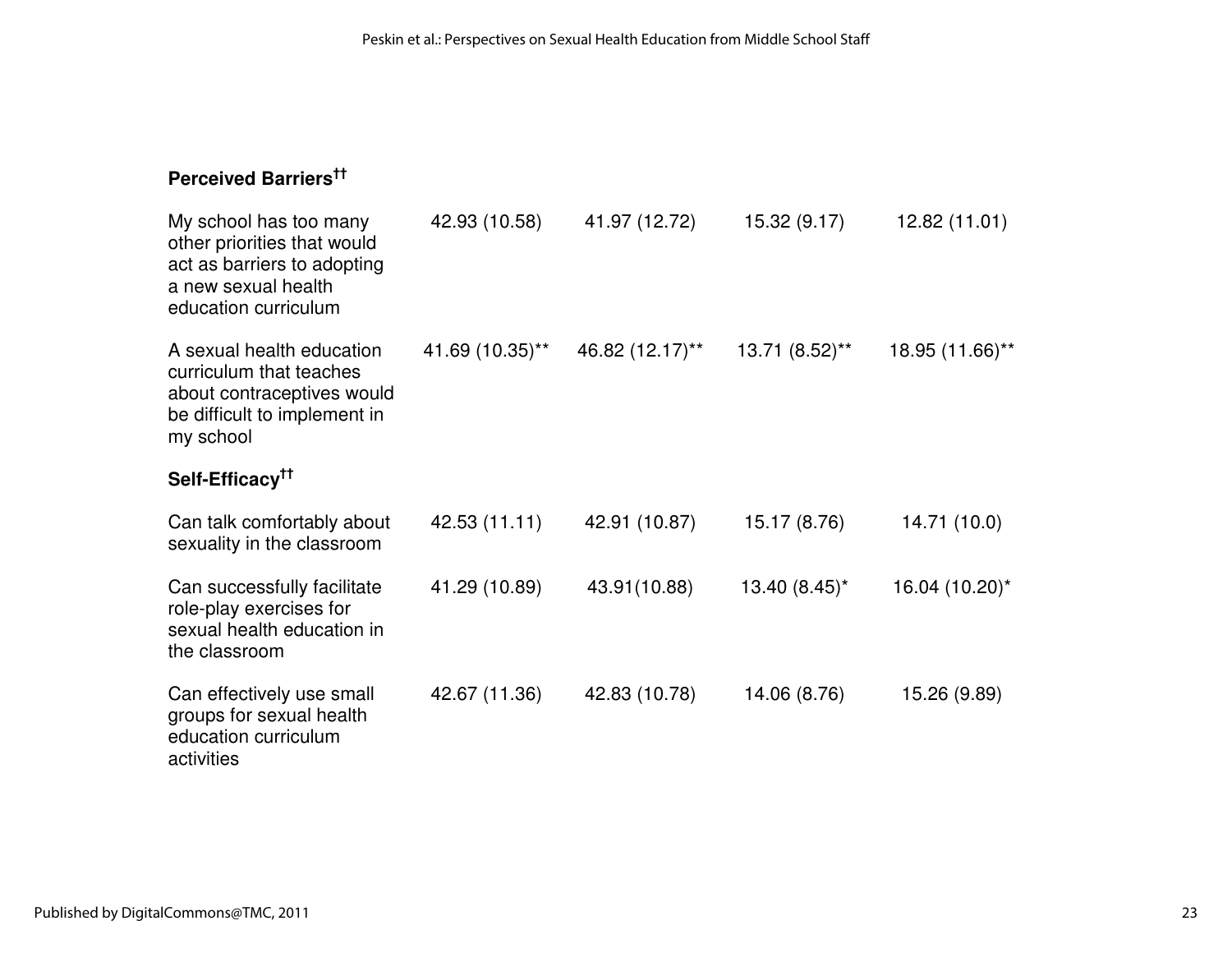| Can discuss contraceptive<br>practices comfortably in the<br>classroom                                                                            | 42.70 (10.98) | 42.82 (10.95) | 15.23 (8.38) | 14.65 (10.25) |
|---------------------------------------------------------------------------------------------------------------------------------------------------|---------------|---------------|--------------|---------------|
| Can get students to do an<br>assignment that involves<br>them talking with parents<br>about sexual topics                                         | 43.71 (11.71) | 41.83 (10.06) | 14.76 (9.64) | 15.0 (9.47)   |
| <b>Perceived Administrator</b><br>Support <sup>††</sup>                                                                                           |               |               |              |               |
| Administrators support<br>teachers who teach about<br>sexual health education in<br>the classroom                                                 | 42.61 (10.89) | 43.06 (11.09) | 14.71 (9.43) | 15.18 (9.79)  |
| Assigning homework<br>activities on sexual health<br>education that students do<br>with their parents would be<br>encouraged by<br>administrators | 42.25 (11.09) | 43.54 (10.72) | 14.5 (9.75)  | 15.44 (9.25)  |
| Administrators support the<br>idea of using role-play<br>activities in the classroom                                                              | 41.94 (10.96) | 44.95 (10.66) | 14.29 (9.34) | 16.46 (9.97)  |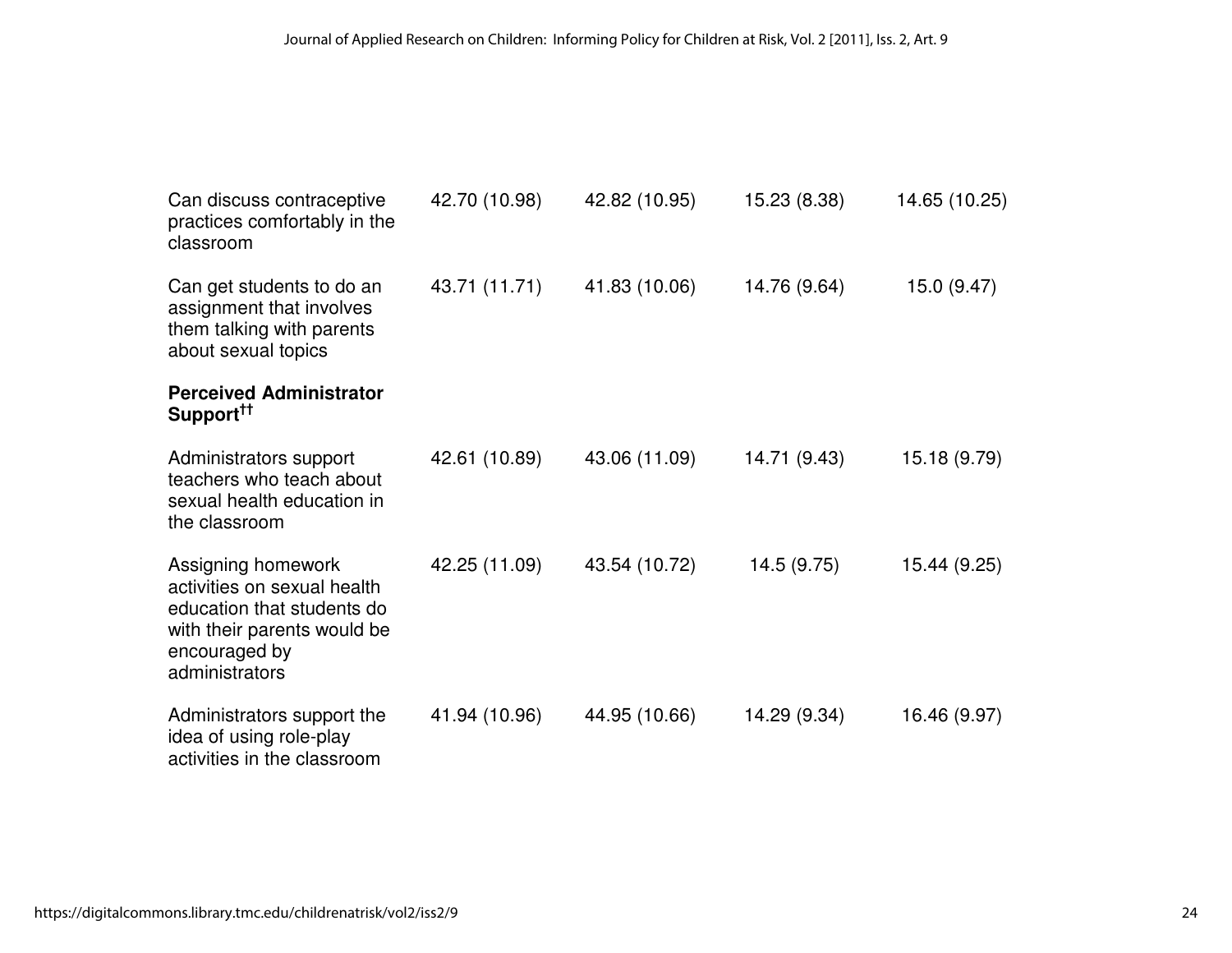| as a method to teach<br>students to delay sex                                                                       |                          |                                 |                          |                                 |
|---------------------------------------------------------------------------------------------------------------------|--------------------------|---------------------------------|--------------------------|---------------------------------|
| Doing small group activities<br>in the classroom is a<br>teaching method that is<br>acceptable to<br>administrators | 42.63 (10.75)            | 42.88 (11.11)                   | 13.72 (9.26)             | 15.79 (9.69)                    |
| Administrators support<br>teachers who teach about<br>condoms and other<br>contraceptives                           | 43.08 (11.09)            | 41.56 (10.32)                   | 15.08 (9.67)             | 13.98 (8.97)                    |
|                                                                                                                     | Not at<br>all/somewhat   | Supportive/very<br>or extremely | Not at<br>all/somewhat   | Supportive/very<br>or extremely |
|                                                                                                                     | supportive/don't<br>know | supportive                      | supportive/don't<br>know | supportive                      |
| <b>Perceived Support for</b><br><b>Comprehensive Sex</b><br>Education <sup>#</sup>                                  |                          |                                 |                          |                                 |
| Parents                                                                                                             | 42.53 (11.80)            | 43.11 (9.70)                    | 14.90 (10.14)            | 14.84 (8.66)                    |
| Community leaders                                                                                                   | 43.27 (11.81)            | 42.35 (10.16)                   | 15.46 (9.98)             | 14.33 (9.12)                    |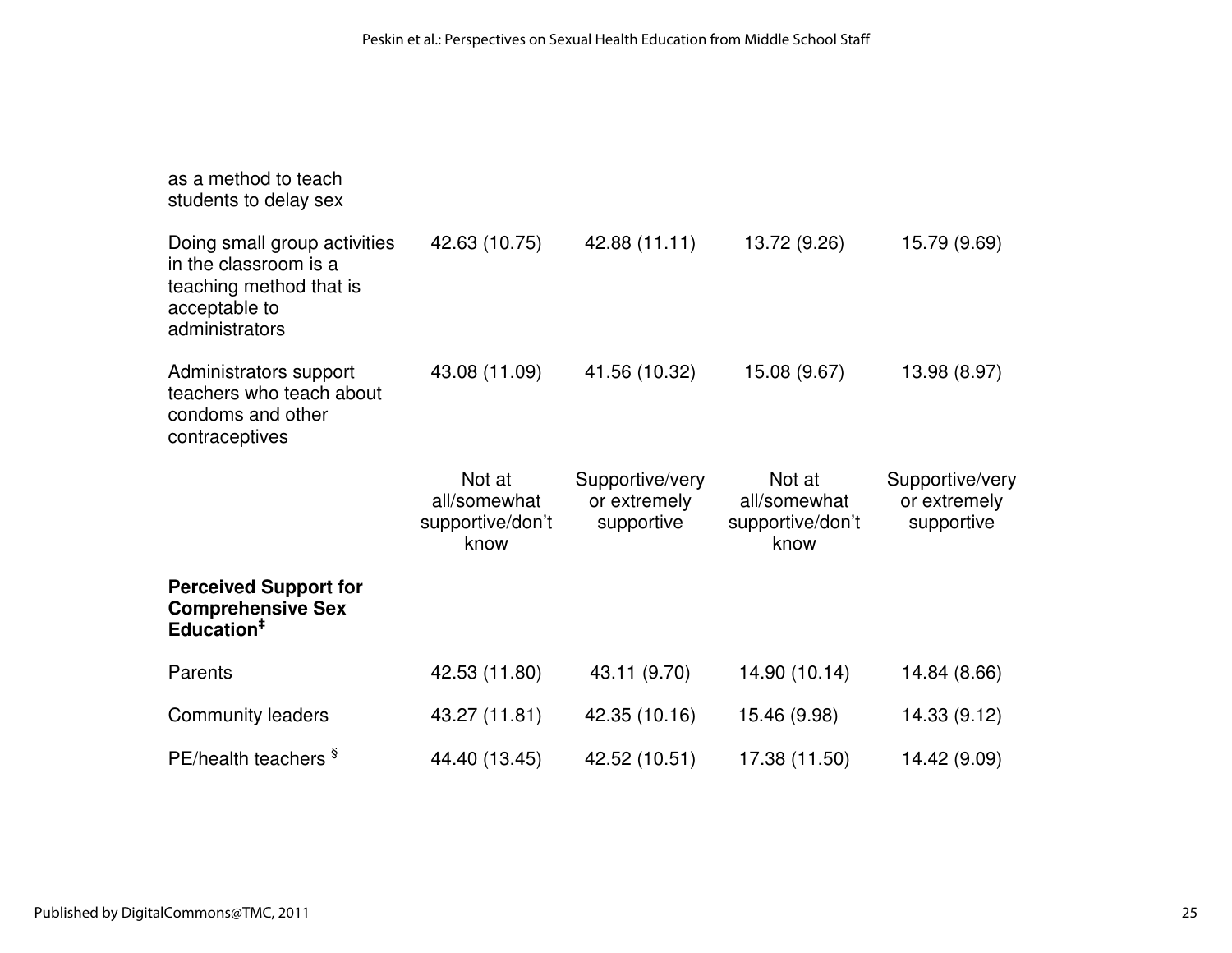| Teachers other than<br>PE/health teachers §           | 43.40 (11.67) | 42.57 (10.71) | 15.18 (10.64) | 14.77 (9.13) |
|-------------------------------------------------------|---------------|---------------|---------------|--------------|
| Officials in my district                              | 42.25 (11.34) | 43.32 (10.52) | 14.19 (10.03) | 15.62 (8.97) |
| State educational agency<br>$SD = Standard Deviation$ | 42.59 (11.19) | 42.98 (10.69) | 14.56 (9.85)  | 15.24 (9.21) |

SD = Standard Deviation<br>§ PE refers to physical education<br><sup>\$</sup> PE refers to physical education focuses on abstinence but also addresses condoms and contraception<br>\* p ≤ 0.05 \*\* p ≤ 0.01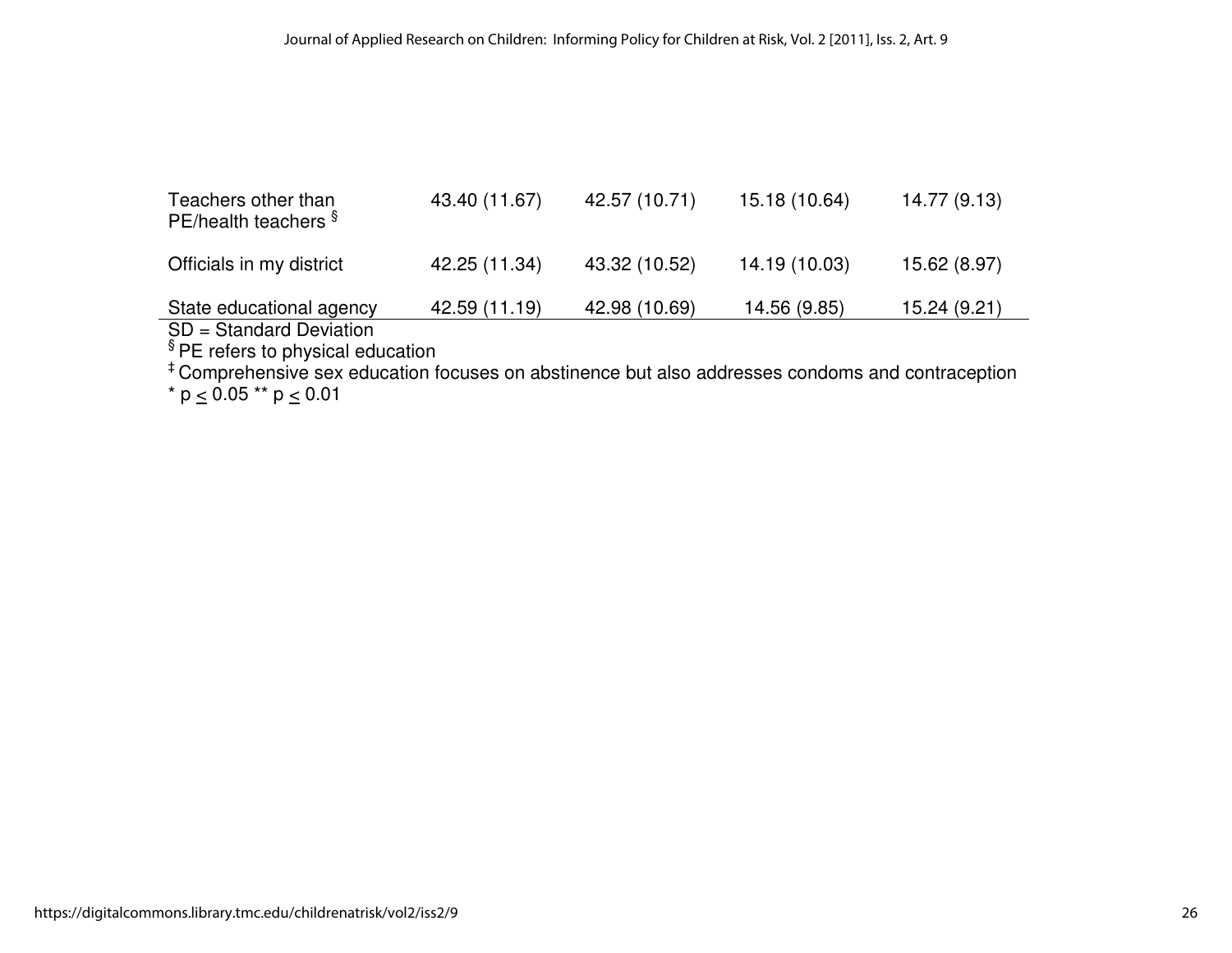### **Discussion**

Implementation of evidence-based SHE programs in middle school is one key strategy for delaying the onset of sexual activity and preventing teen pregnancy and STIs. $23$  Consistent with studies of teachers only,  $44$  our results suggest that there is overwhelming support for SHE in middle school across all staff positions. In addition to the strong support expressed by participants, data reveal several characteristics of school staff (e.g., knowledge, self-efficacy, etc.) that could facilitate their adoption and implementation of evidence-based SHE programs in schools. For example, the majority of staff in this study was aware of curricula for middle school sex education. It is not known, however, whether staff members were aware of *evidence-based* curricula in particular. Similarly, most staff members were aware of the district policy towards SHE for middle school students. This finding is not surprising as study participants were from a district with a clear sex education policy. Often, however, school district policies do not specify the use of evidence-based programs, are difficult to locate, unavailable, or not formally documented.<sup>45, 46</sup> Associated with these issues is potential confusion and fear regarding what can be taught and discrepancies in teaching practices.<sup>45, 46</sup> Compounding these concerns is the fact that state sex education policies are often ambiguous  $47$  with respect to whether schools are permitted to discuss contraception. Even with a clear policy, one-quarter of staff in this study were not aware of it. Therefore, a school's sex education policy must specify implementation of evidence-based SHE programs and should be clear about its support, or lack thereof, for education that includes instruction on condoms and contraception. This policy must also be effectively disseminated to all staff  $37$  using for example, a written letter from the district's superintendent sent to all school staff, coverage of the policy in staff in-services, and prominent posting of the policy on the district intranet.

Regarding self-efficacy, most staff perceived confidence in their ability to discuss SHE and to use relevant teaching methods. Although similar findings were reported among a sample of  $8<sup>th</sup>$ -grade teachers who taught a sexual health program,  $48$  another study suggests that some teachers perceive the need for additional assistance in teaching topics related to contraceptive methods and refusal skills. $31$  Other studies also find that teacher self-efficacy is low in relation to facilitating student role plays in SHE.<sup>33, 36, 48</sup> Some of the teachers in the current study may not have recognized the complexities associated with teaching SHE (e.g., balancing personal values and beliefs with those of the curriculum,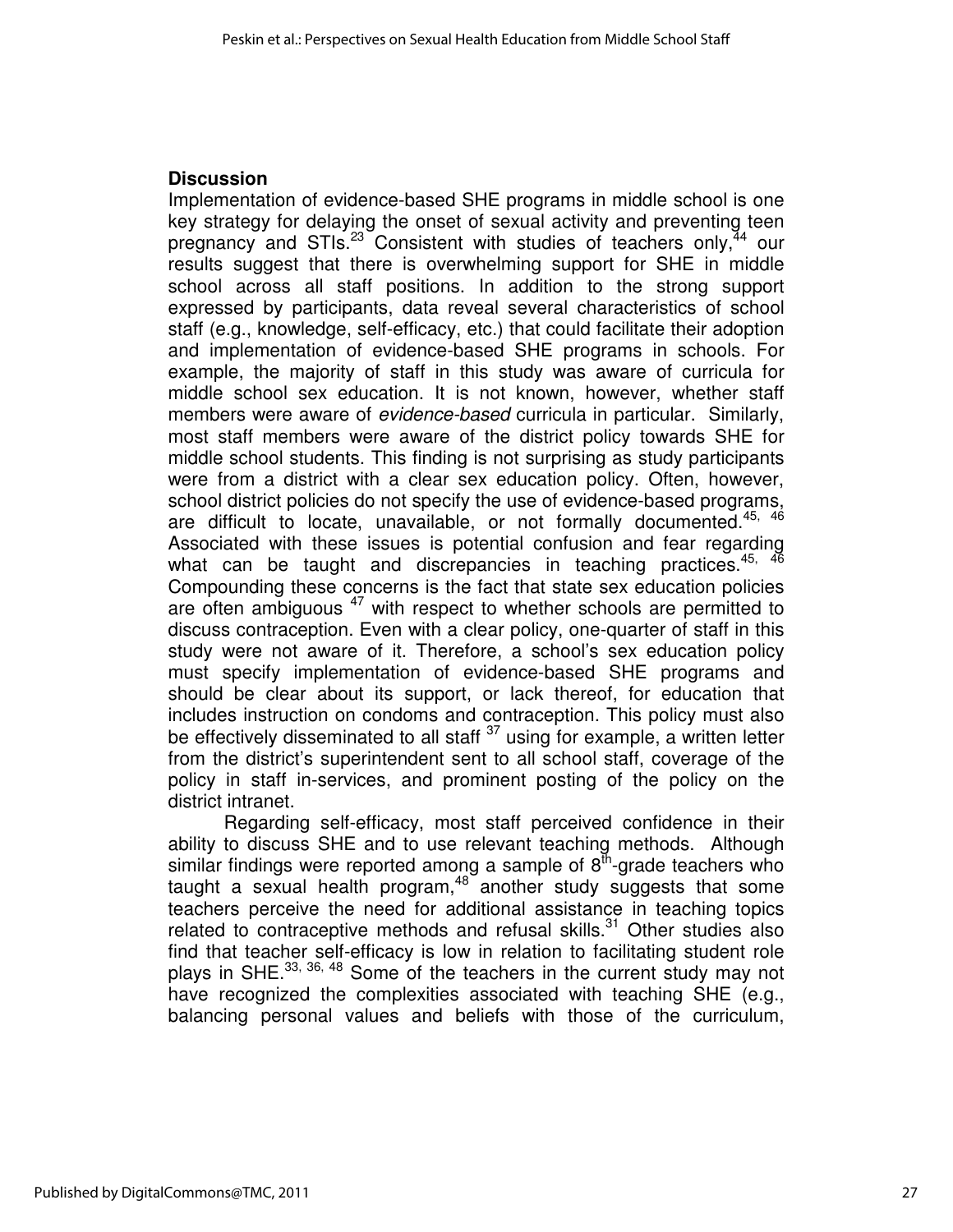facilitating interactive strategies, such as role-plays and small group discussions, in traditional classroom settings). 32, 48

Overall, staff perceived that some, but not all internal (e.g., administrators) and external (e.g., parents) stakeholders, were supportive of SHE. For example, more than one-third of staff perceived administrators to be supportive of teachers who teach SHE in the classroom. Further, administrators perceived higher levels of other administrator support for sex education and instruction for condoms and contraception compared to other staff positions. Previous studies suggest that teachers who perceive negative community support for sex education were less likely to teach about birth control methods or more likely to highlight their failure rates.<sup>39</sup> It is, therefore, critically important for school administrators to convey their support for sex education to potential program implementers to help ensure the delivery of evidence-based SHE programs.

In the current study, almost half of staff perceived parents to be supportive of comprehensive sex education. National-, state-, and countylevel surveys, however, suggest even higher levels of parental support for sex education.<sup>49-53</sup> For example, according to a recent survey of more than 1000 parents in Harris County, TX, more than 90% believed that schools should include instruction on sex education, and more than 75% believed that sex education should begin in middle school or earlier.<sup>53</sup> Interestingly, administrators in the current study reported the highest levels of perceived parental support for comprehensive sex education when compared to staff in other positions. This finding is counter to what we would expect; previous data suggest that school administrators, in particular, perceive a high level of negative parental support for comprehensive sex education programs which deters administrators from adopting and implementing programs.<sup>54</sup> It is critical that this strong positive parental support for comprehensive SHE be communicated to individuals (e.g., state boards, school health advisory councils, other administrators) who make decisions about adoption and implementation of SHE programs in schools.

It is important to note that a large percentage of staff expressed uncertainty or ambivalence regarding perceived self-efficacy, barriers, and support for SHE. For example, many neither agreed nor disagreed with statements relating to perceived barriers for adopting a SHE curriculum (34%), administrator support for sex education in the classroom (54%), and administrator support for teachers who teach about condoms and contraception (69%). This result was likely because a large number of staff in our sample is inexperienced in teaching SHE. However, it also may highlight the lack of emphasis that schools place on health education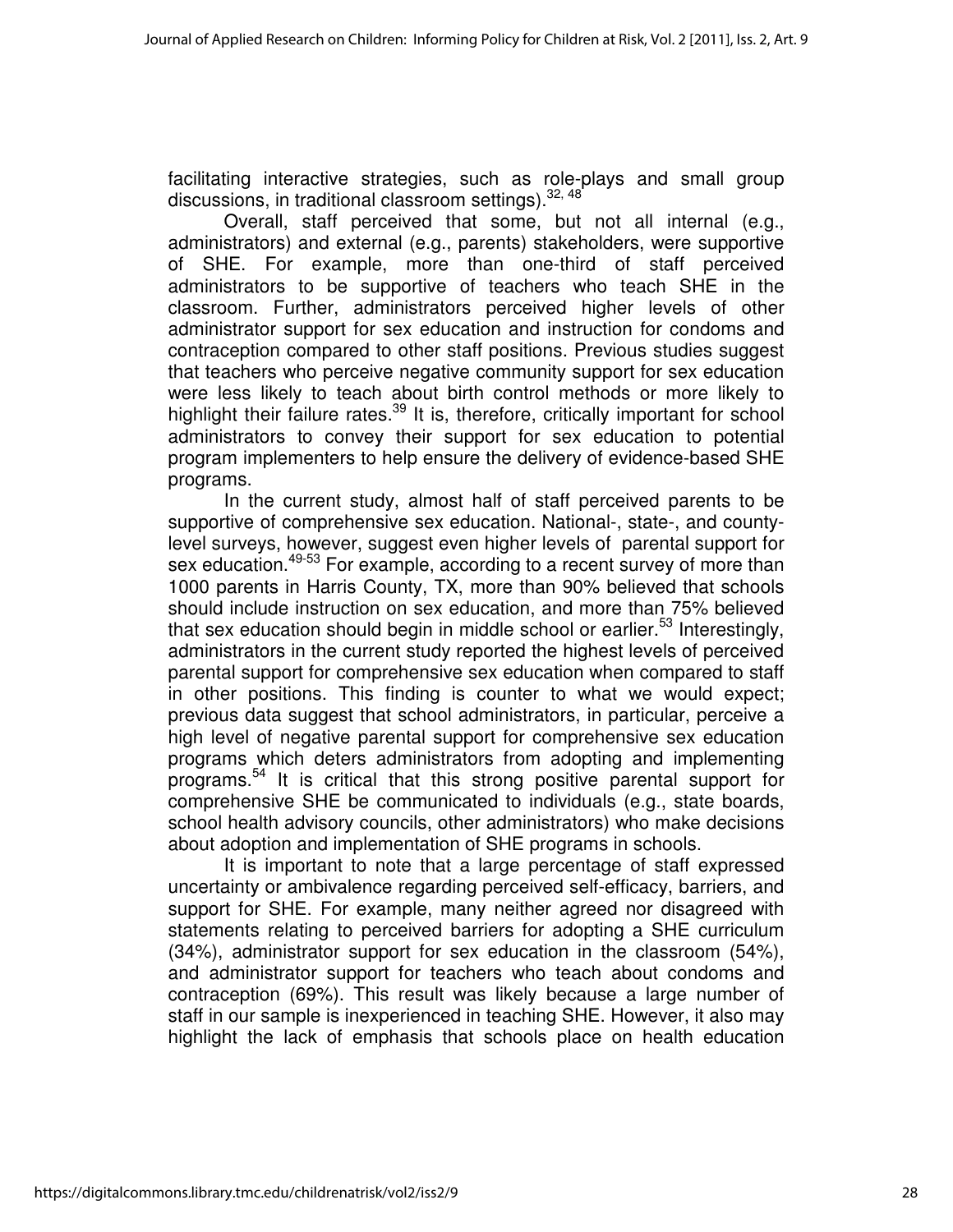because of a competing push towards school accountability through increased academic testing. $37,55$  Policymakers should be informed of the strong link between teen pregnancy, academic achievement, and school drop-out  $<sup>7</sup>$  so that greater school-wide support for sex education can be</sup> achieved.

Non-PE/non-health teachers and staff who reported no experience teaching SHE reported the lowest levels of awareness, self-efficacy, and perceived support for sex education when compared to staff in other positions (administrators, PE/health teachers, nurses/counselors) and those with one or more years of SHE teaching experience. Similar results were observed in another study: health education teachers with an academic degree in health education expressed greater confidence for teaching health education than those teachers without this degree.<sup>56</sup> While differences were observed across staff position, with the exception of a few constructs, few significant differences were identified by other demographic factors (gender, race/ethnicity, highest completed degree, age, and years in education). In this study, younger and more inexperienced (in education) staff were more likely to disagree or express a neutral opinion towards barriers to implementing a SHE program that involved discussion of contraceptives. These results may reflect the fact that older teachers, who may have been in education longer, may have had more time to experience barriers associated with implementing a SHE program. In an evaluation of the Safer Choices program (high school SHE program), individuals with fewer years of teaching experience were also more likely to complete lessons with fidelity.<sup>40</sup> Additional training activities that include opportunities for staff to recognize and develop skills for overcoming barriers to implementation of SHE programs may be needed. Regarding race/ethnicity, Hispanic staff reported the lowest levels of selfefficacy for teaching about sex education compared to black and white staff which may reflect the need for more culturally-appropriate training in SHE.

The findings from the current study highlight the importance of identifying the most appropriate individuals to teach adolescent sexual health and providing them with adequate training.<sup>32, 57</sup> Only staff comfortable teaching this sensitive topic should teach these programs; if funds are available, schools should hire outside facilitators if teachers are uncomfortable. Although many PE/health teachers in the current study reported high self-efficacy regarding teaching sex education, it is important to note that almost 25% perceived a lack of confidence or were ambivalent towards their ability to talk comfortably about sexuality in the classroom. Regardless of past experience, once schools have identified the SHE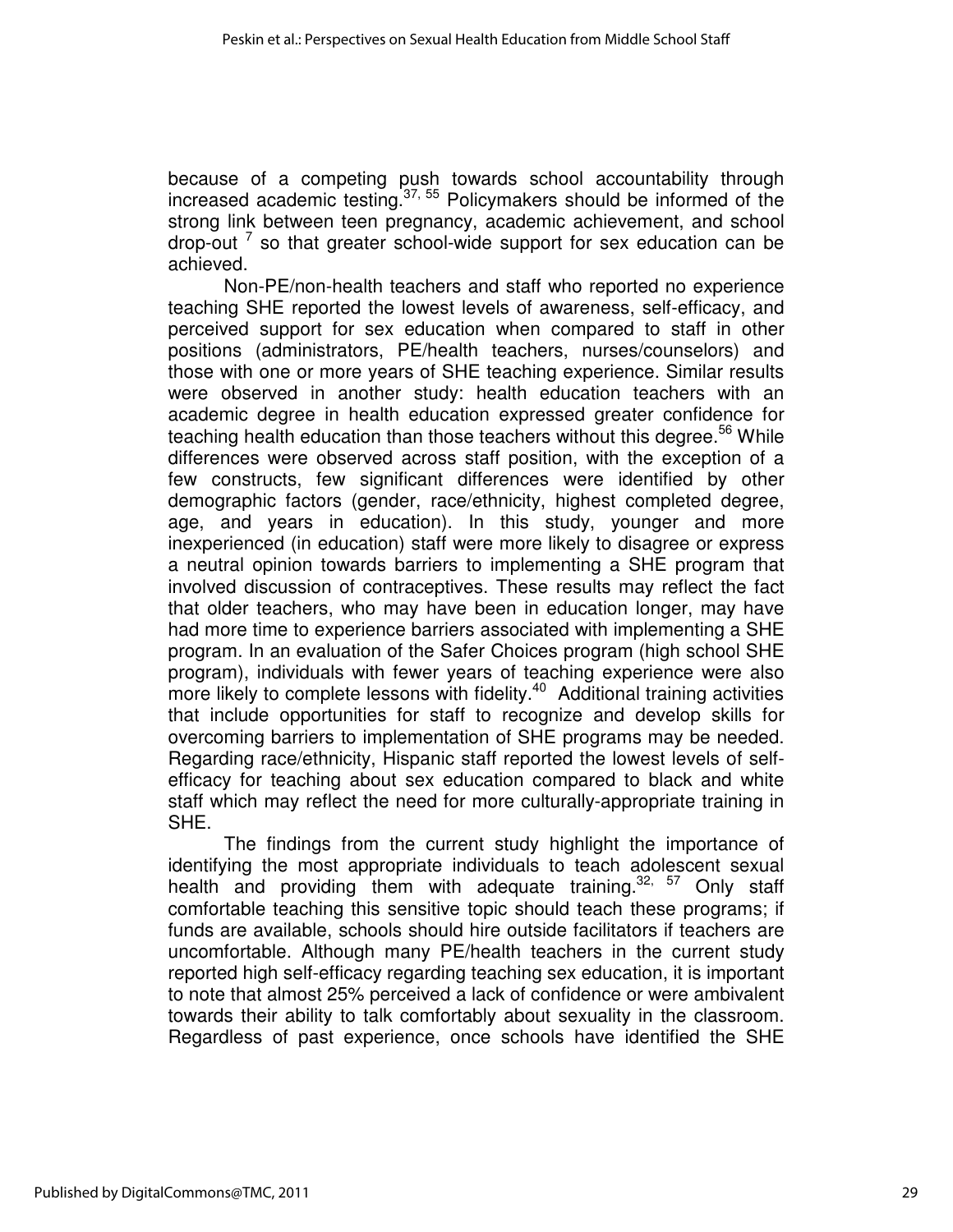teacher, he/she must receive culturally-sensitive training on adolescent sexual health in addition to training specific tor the selected curriculum prior to program implementation. Studies consistently demonstrate the importance of training for increasing teacher knowledge, self-efficacy, comfort, and positive attitudes related to teaching sexual health  $36, 40, 58-60$ and actual program implementation.<sup>34</sup> Unfortunately, training on sexual health is not routinely provided to teachers.<sup>41</sup> Components of effective training programs include topics such as overview and theoretical rationale of effective programs, program core components, models of early users' teaching the program, skills practice of teaching strategies (e.g., role plays), values clarification, dealing with sensitive issues and questions, strategies for fitting the program within existing school constraints (e.g., academic testing), advocacy training, and availability of community resources.41, 59, 60 It is important that SHE teachers be provided with ongoing support, training, and technical assistance.<sup>36, 41</sup> These resources are important given that the most likely implementers of sex education programs (e.g., nurses/counselors, PE/health teachers) in the current study perceived more barriers to program implementation than staff from other positions.

Some study limitations should be noted. The current study is primarily descriptive in nature; therefore, no conclusions about temporality or causality can be established. The survey response rate was lower than desired (56% completed surveys and only 43% of staff sampled were analyzed for the current study). These response rates, however, are similar to estimates from other teacher samples.<sup>44, 61</sup> Study findings may also only be generalizable to staff in large urban school districts. Finally, the current study focused solely on individual-level barriers to adoption and implementation of sex education programs. Other organizational barriers (e.g., lack of funds for program materials, teacher training) may also be present.<sup>62, 63</sup>

Although these limitations may be present, study findings enhance our understanding of the factors that influence middle school staff to adopt and implement effective middle school SHE programs. Few other studies <sup>34, 41</sup> have sampled middle school staff. Furthermore, previous studies sample only health or sex education teachers, and our results include staff from other disciplines. School-wide support is essential for adoption and implementation of effective sex education practices; $40$  therefore, it is critical that we understand the factors that influence adoption and implementation from the perspectives of all school staff.

Overall study results were extremely positive, which may reflect a high level of readiness among school staff for adopting and implementing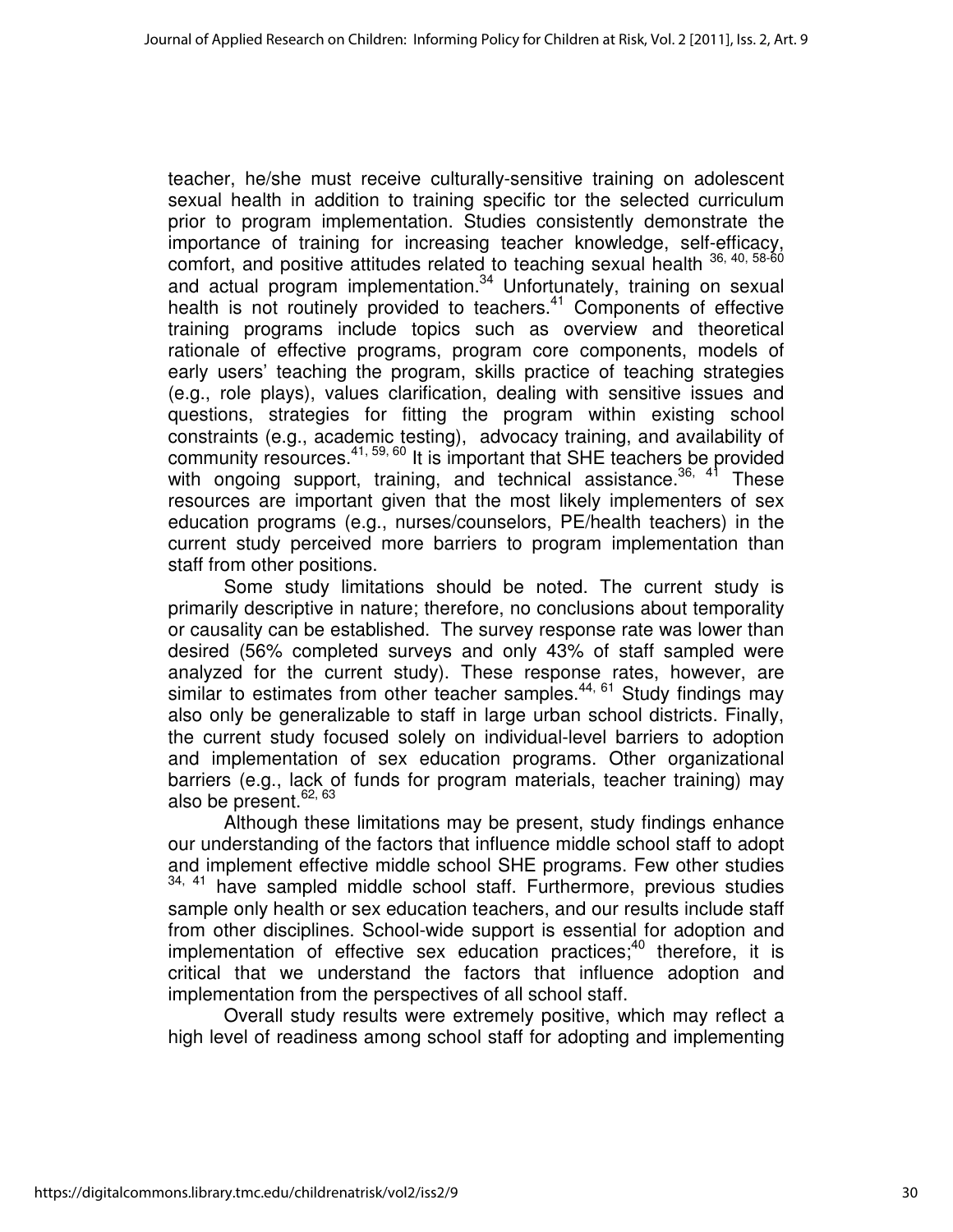effective SHE programs in middle school. To effectively capitalize on this readiness, study results highlight the importance of several key action items for schools. Initially, schools should document a clear sex education policy that specifies the need for implementation of SHE programs that are evidence-based and is clear about the school's support, or lack thereof, for education which includes discussions of condoms and contraception. Secondly, schools should ensure that the sex education policy is effectively disseminated to school staff involved in decision making related to adoption of a SHE curriculum, implementing a SHE curriculum, and supporting those teaching the curriculum. Additionally, schools should convey the strong support received from key stakeholders, including school staff and parents, for sex education to important decision-makers (e.g., state legislative officials, school board members, superintendents, school health advisory councils). Finally, schools should identify and train the most appropriate individuals to teach sex education and create a culture of safety and support for them to successfully implement a sexual health curriculum.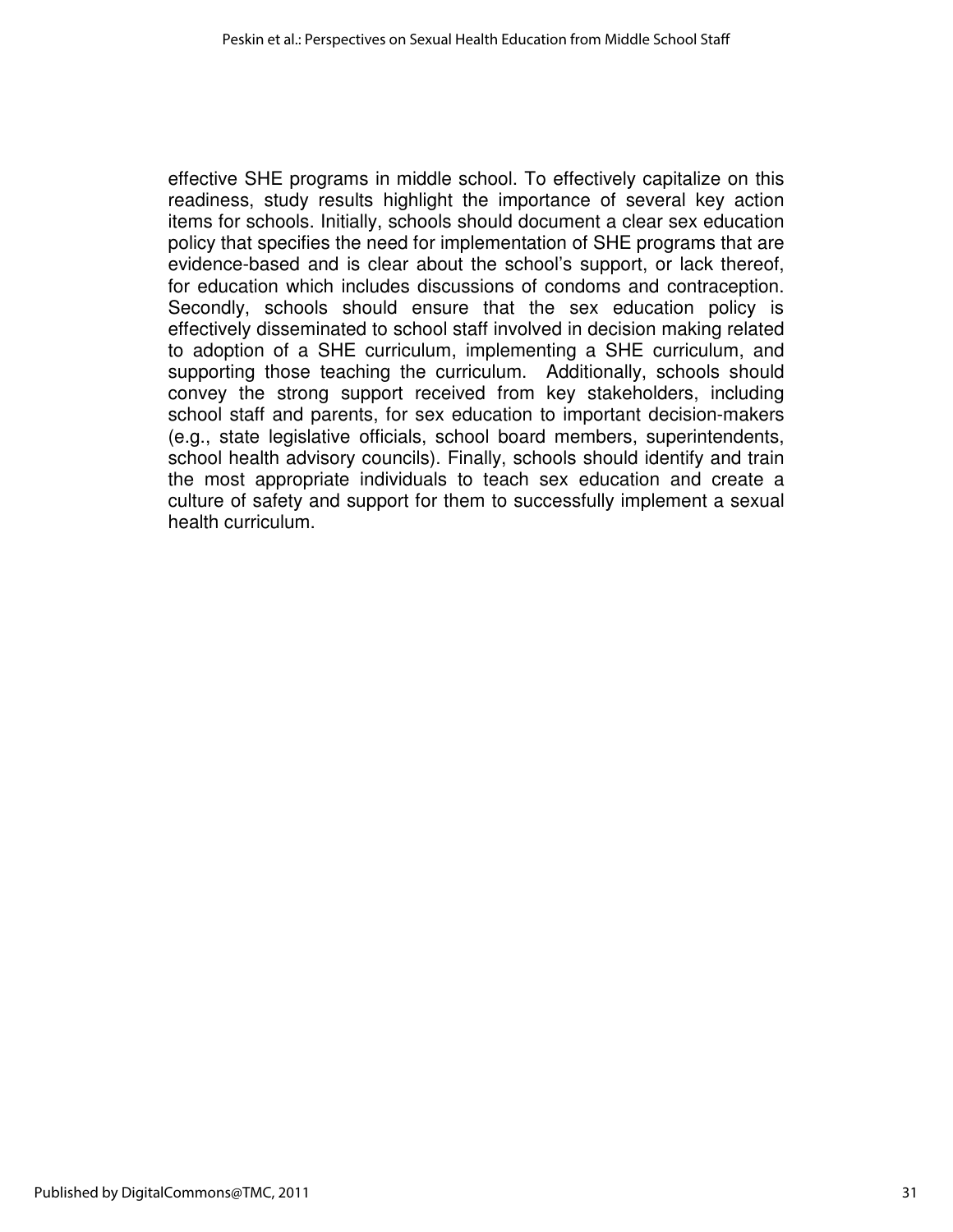## References

- 1) National Center for Chronic Disease Prevention and Health Promotion. Middle School YRBS. CDC: 2011. http://www.cdc.gov/HealthyYouth/yrbs/middleschool.htm. Accessed May 19, 2011.
- 2) Eaton D, Kann L, Kinchen K et al. Youth Risk Behavior Surveillance — United States, 2009. MMWR Morb Mortal Wkly Rep. 2010;59(June 4, SS-5):1-142.
- 3) Flanigan CM. Sexual activity among girls under age 15: Findings from the National Survey of Family Growth. In: Albert B, Brown S, Flanigan CM, editors. 14 and Younger: The Sexual Behavior of Young Adolescents. Washington, DC: National Campaign to Prevent Teen Pregnancy; 2003:57-64.
- 4) Kaestle CE, Halpern CT, Miller WC, Ford CA. Young age at first sexual intercourse and sexually transmitted infections in adolescents and young adults. Am J Epidemiol. 2005;161(8):774- 80.
- 5) Centers for Disease Control and Prevention. Preventing Teen Pregnancy in the US.Washington, DC: 2011. http://www.cdc.gov/vitalsigns/TeenPregnancy/index.html Accessed April 13, 2011.
- 6) Hamilton B, Martin J, Ventura S, Division of Vital Statistics. Births: Preliminary Data for 2009. Natl Vital Stat Rep. 2010;59(3):1-29.
- 7) Hoffman SD. By the Numbers: The Public Costs of Teen Childbearing. Washington, DC: National Campaign to Prevent Teen Pregnancy; 2006.
- 8) National Campaign to Prevent Teen and Unplanned Pregnancy. Counting it up The public costs of teen childbearing: Key data. http://www.thenationalcampaign.org/costs/pdf/counting-it-up/keydata.pdf. Published June 2011. Accessed September 2, 2011.
- 9) Centers for Disease Control and Prevention. Estimates of new HIV infections in the United States. Atlanta, GA: 2008.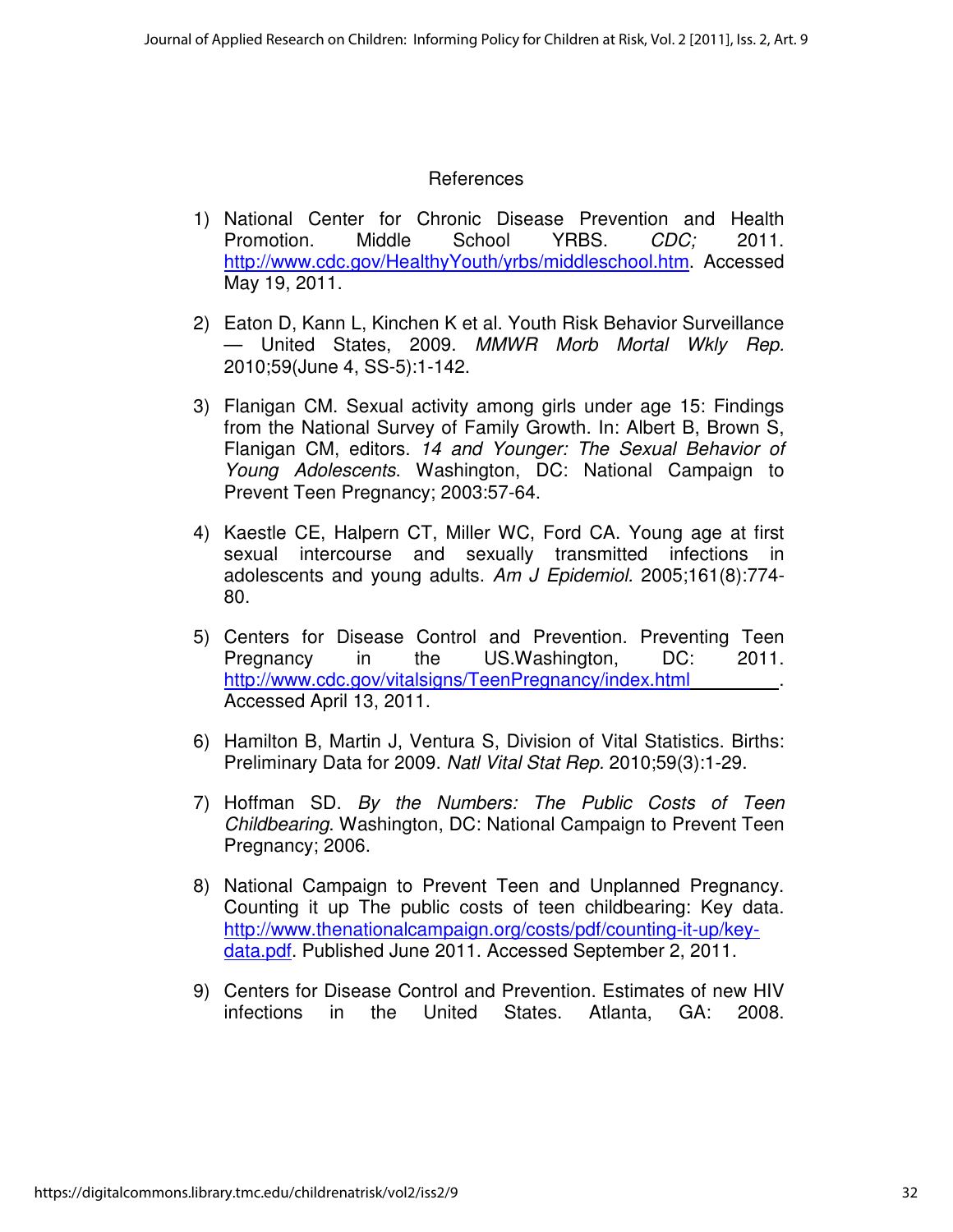http://www.cdc.gov/nchhstp/Newsroom/docs/Fact-Sheet-on-HIV-Estimates.pdf. Accessed May 27, 2011.

- 10) Centers for Disease Control and Prevention. CDC's HIV prevention progress in the United States. Atlanta, GA: 2010. http://www.cdc.gov/hiv/resources/factsheets/PDF/cdcprev.pdf. Accessed May 27, 2011.
- 11) Forhan S, Gottlieb S, Sternberg M et al. Prevalence of Sexually Transmitted Infections Among Female Adolescents Aged 14 to 19 in the United States. Pediatrics. 2009;124(6):1505-1512.
- 12) National Campaign to Prevent Teen and Unplanned Pregnancy. Interventions with Evidence of Success. Washington, DC: 2011. http://www.thenationalcampaign.org/resources/programs.aspx#sear ch. Accessed May 31, 2011.
- 13) Tortolero S, Markham C, Peskin M et al. It's Your Game: Delaying Sexual Behavior with an Effective Middle School Program. J Adolesc Health. 2010;46:169-179.
- 14) Coyle KK, Kirby DB, Main BV, Gomez CA, Gregorich SE. Draw the Line/Respect the Line: A randomized trial of a middle school intervention to reduce sexual risk behaviors. Am J Public Health. 2004;94(5):843-851.
- 15) Manlove J, Franzetta K, McKinney K, Papillo AR, Terry-Humen E. No Time to Waste: Programs to Reduce Teen Pregnancy among Middle School-Aged Youth. Washington, DC: National Campaign to Prevent Teen Pregnancy; 2004.
- 16) Thomas B, Mitchell A, Devlin M, Goldsmith C, Singer J, Watters D. Small group sex education at school: The McMaster Teen Program. In: Miller BC, Card JJ, Paikoff RL, Peterson JL, ed. Preventing Adolescent Pregnancy.Newbury Park, CA: Sage Publications; 1992:28-52.
- 17) Mitchell-DiCenso A, Thomas BH, Devlin MC et al. Evaluation of an educational program to prevent adolescent pregnancy. Health Educ Behav. 1997;24(3):300-312.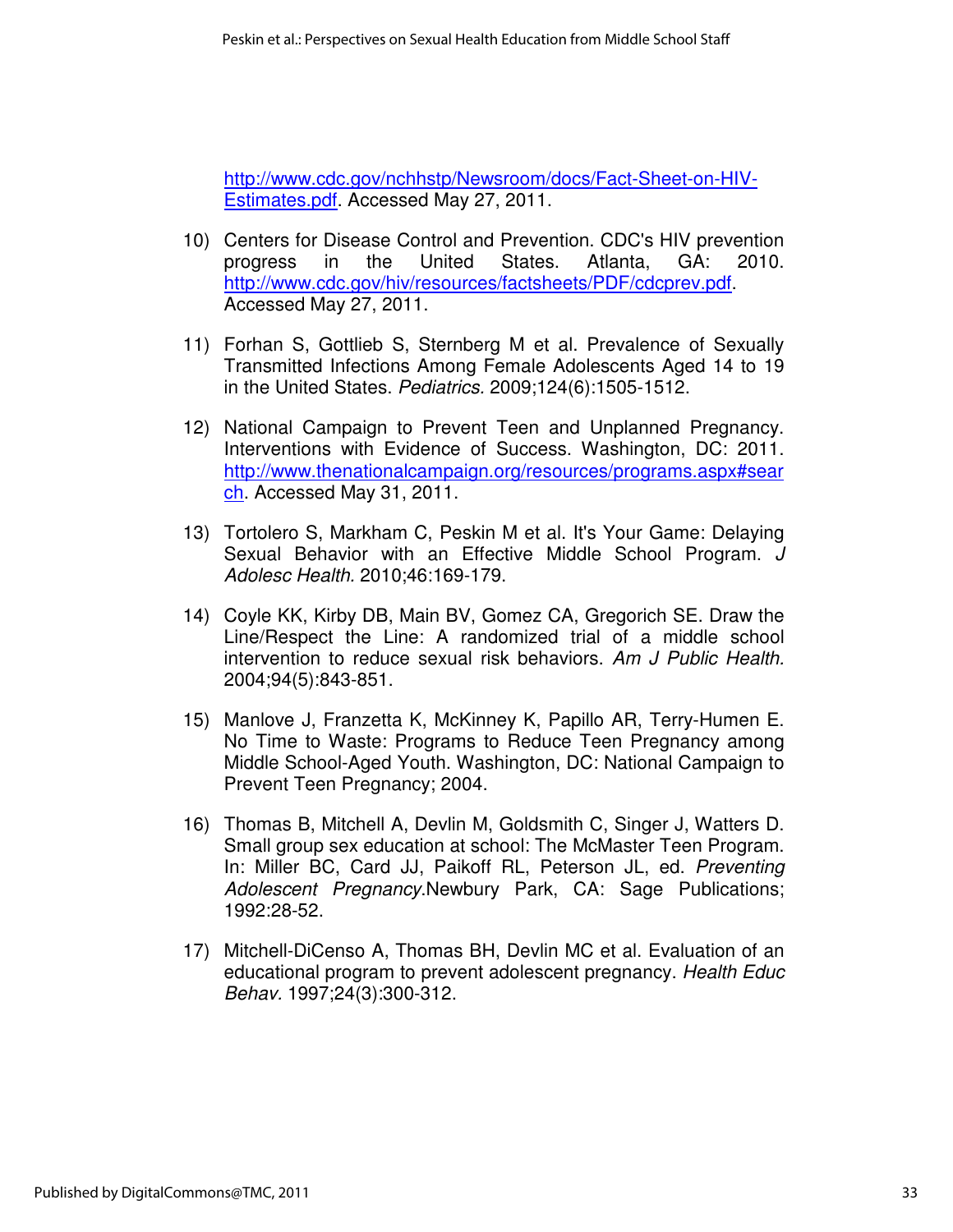- 18) Jemmott JB, III, Jemmott LS, Fong GT. Abstinence and safer sex HIV risk-reduction interventions for African-American adolescents. JAMA. 1998;279(19):1529-1536.
- 19) Howard M, McCabe JB. Helping teenagers postpone sexual involvement. Fam Plann Perspect .1990;22(1):21-26.
- 20) Aarons SJ, Jenkins RR, Raine TR et al. Postponing sexual intercourse among urban junior high school students-a randomized controlled evaluation. J Adolesc Health. 2000;27(4):236-247.
- 21) Weeks K, Levy SR, Zhu C. Impact of a school-based AIDS prevention program on young adolescents' self-efficacy skills. Health Educ Res. 1995;10:329-344.
- 22) Levy SR, Perhats C, Weeks K, Handler AS, Zhu C, Flay BR. Impact of a school-based AIDS prevention program on risk and protective behavior for newly sexually active students. J Sch Health. 1995;65(4):145-151.
- 23) Kirby D. Emerging answers 2007: Research findings on programs to reduce teen pregnancy and sexually transmitted diseases. Washington, DC: National Campaign to Prevent Teen and Unplanned Pregnancy; 2007.
- 24) O'Donnell L, Stueve A, San DA et al. The effectiveness of the Reach for Health Community Youth Service learning program in reducing early and unprotected sex among urban middle school students. Am J Public Health. 1999;89(2):176-181.
- 25) Flay BR, Graumlich S, Segawa E, Burns JL, Holliday MY. Effects of 2 prevention programs on high-risk behaviors among African American youth: a randomized trial. Arch Pediatr Adolesc Med. 2004;158(4):377-384.
- 26) Kirby D. The impact of schools and school programs upon adolescent sexual behavior. J Sex Res. 2002;39(1):27-33.
- 27) Kann L, Telljohann SK, Wooley SF. Health education: results from the School Health Policies and Programs Study 2006. J Sch Health 2007;77(8):408-434.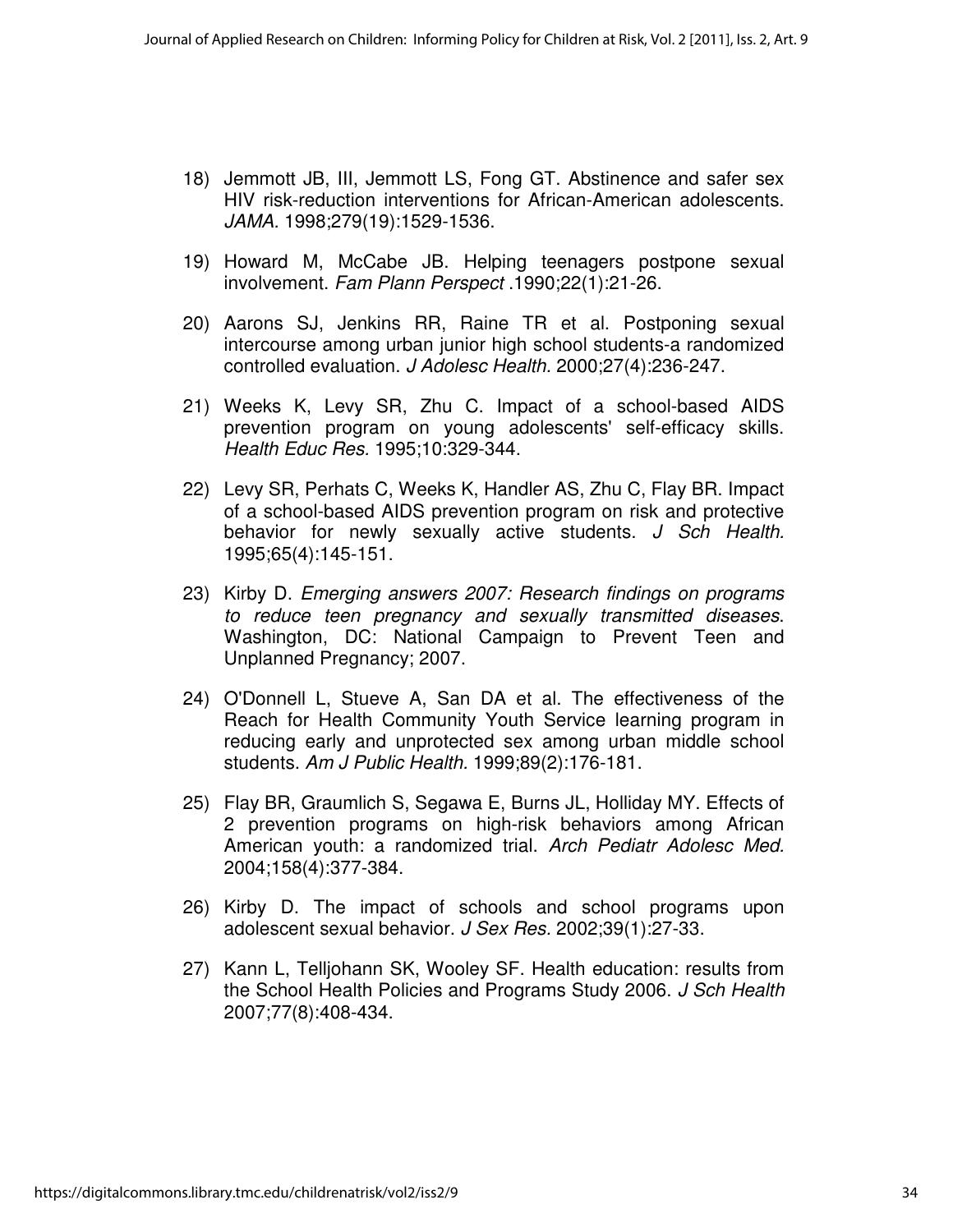- 28) Martinez G, Abma J, Copen C. Educating teenagers about sex in the United States. NCHS Data Brief. 2010;(44):1-8.
- 29) Darroch JE, Landry DJ, Singh S. Changing emphases in sexuality education in U.S. public secondary schools, 1988-1999. Fam Plann Perspect. 2000;32(5):204-211, 265.
- 30) Bandura A. Social Foundations of Thought and Action: A Social Cognitive Theory. Englewood Cliffs, NJ: Prentice-Hall; 1986.
- 31) Landry DJ, Singh S, Darroch JE. Sexuality education in fifth and sixth grades in U.S. public schools, 1999. Fam Plann Perspect. 2000;32(5):212-219.
- 32) Schaalma HP, Abraham C, Gillmore MR, Kok G. Sex education as health promotion: What does it take? Arch Sex Behav. 2004;33(3):259-269.
- 33) Paulussen T, Kok G, Schaalma H. Antecedents to Adoption of Classroom-Based Aids Education in Secondary-Schools. Health Educ Res. 1994;9(4):485-496.
- 34) Lindau ST, Tetteh AS, Kasza K, Gilliam M. What schools teach our patients about sex: content, quality, and influences on sex education. Obstet Gynecol. 2008;111(2 Pt 1):256-266.
- 35) Alldred P, David ME, Smith P. Teachers' views of teaching sex education: Pedagogy and models of delivery. J Educ Enquiry. 2003;4(1):80-96.
- 36) Buston K, Wight D, Hart G, Scott S. Implementation of a teacherdelivered sex education programme: obstacles and facilitating factors. Health Educ Res. 2002;17(1):59-72.
- 37) Fagen MC, Stacks JS, Hutter E, Syster L. Promoting implementation of a school district sexual health education policy through an academic-community partnership. Public Health Rep. 2010;125(2):352-358.
- 38) Paulussen T, Kok G, Schaalma H, Parcel GS. Diffusion of AIDS curricula among Dutch secondary school teachers. Health Educ Q. 1995;22(2):227-243.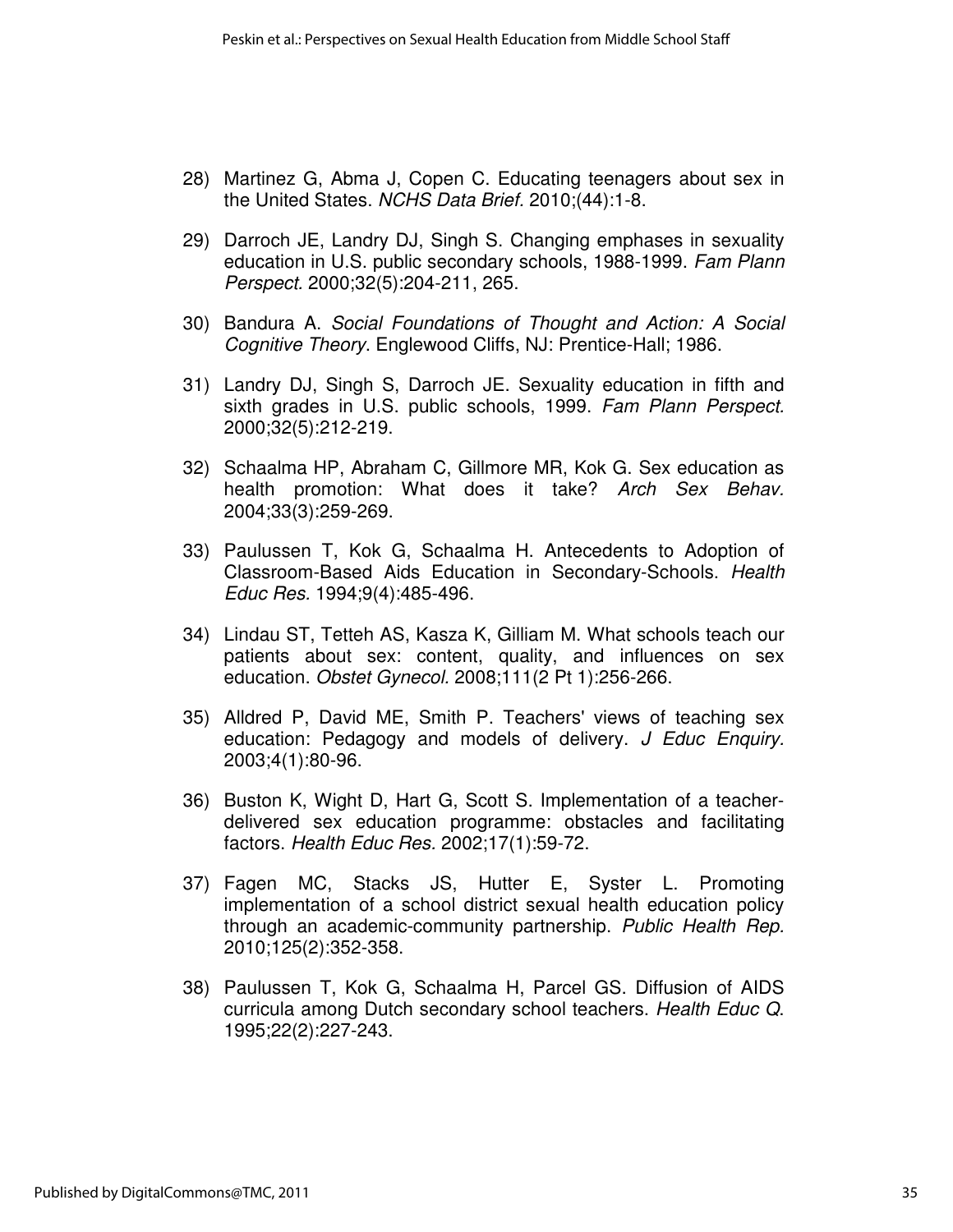- 39) Landry DJ, Darroch JE, Singh S, Higgins J. Factors associated with the content of sex education in U.S. public secondary schools. Perspect Sex Reprod Health. 2003;35(6):261-269.
- 40) Markham CM, Basen-Engquist K, Coyle KK, Addy RC, Parcel GS. Safer Choices, a school-based HIV, STD, and pregnancy prevention program for adolescents: Process evaluation issues related to curriculum implementation. In: Steckler A, Linnan L, editors. Process Evaluation for Public Health Interventions and Research.San Francisco, CA: Jossey-Bass; 2002.
- 41) Eisenberg ME, Madsen N, Oliphant JA, Sieving RE, Resnick M. Am I qualified? How do I know? A qualitative study of sexuality educators' training experiences. Am J Health Educ. 2010;41(6):337-344.
- 42) Steckler A, Goodman RM, McLeroy KR, Davis S, Koch G. Measuring the diffusion of innovative health promotion programs. Am J Health Promot. 1992;6(3):214-224.
- 43) Brink SG, Basen-Engquist KM, O'Hara-Tompkins NM, Parcel GS, Gottlieb NH, Lovato CY. Diffusion of an effective tobacco prevention program. Part I: Evaluation of the dissemination phase. Health Educ Res. 1995;10(3):283-295.
- 44) Price JH, Dake JA, Kirchofer G, Telljohann SK. Elementary school teachers' techniques of responding to student questions regarding sexuality issues. J Sch Health. 2003;73(1):9-14.
- 45) Johnson KA, Hernandez BF, Peskin MF et al. University of Texas Prevention Research Center Core Research Project In-Depth Interviews. **Example 20** Inpublished data.
- 46) Burlingame P. Sex education in California public schools: Are students learning what they need to know? http://www.policyarchive.org/handle/10207/bitstreams/95979.pdf. Published August 2003. Accessed September 2, 2011.
- 47) Levesque RJR. Sexuality education: What adolescents' educational rights require. Psychology, Public Policy, and Law. 2000;6(4):953- 988.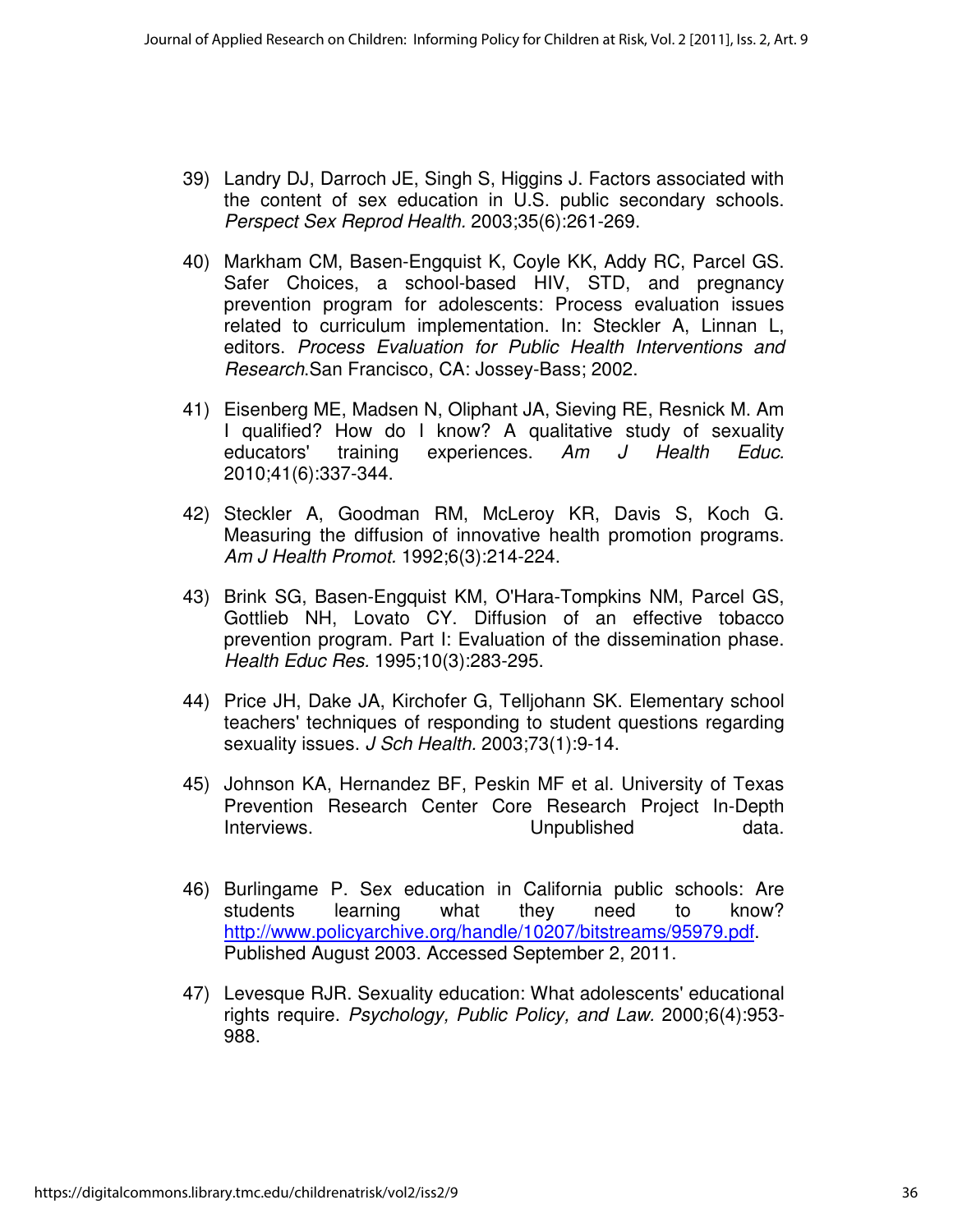- 48) Haignere CS, Culhane JF, Balsley CM, Legos P. Teachers' receptiveness and comfort teaching sexuality education and using non-traditional teaching strategies. J Sch Health. 1996;66(4):140-144.
- 49) Eisenberg ME, Bernat DH, Bearinger LH, Resnick MD. Support for comprehensive sexuality education: perspectives from parents of school-age youth. J Adolesc Health. 2008;42(4):352-359.
- 50) Ito KE, Gizlice Z, Owen-O'Dowd J, Foust E, Leone PA, Miller WC. Parent opinion of sexuality education in a state with mandated abstinence education: does policy match parental preference? J Adolesc Health. 2006;39(5):634-641.
- 51) Texas Freedom Network Education Fund. Culture wars in the classroom: Texas voters call for a cease-fire. Texas Freedom Network **Network** Site. http://www.tfn.org/site/DocServer/TFN\_poll\_0710\_report.pdf?docID =1601. Accessed May 31, 2011.
- 52) Henry J.Kaiser Family Foundation (Kaiser). Sex education in America: A view from inside the nation's classroom. Menlo Park, CA: Kaiser; 2000.
- 53) Tortolero SR, Johnson KA, Peskin MF et al. Dispelling the Myth: What Parents Really Think about Sex Education in Schools. J Appl Res Child. 2011;2(2).
- 54) Hernandez BF, Peskin MF, Johnson KA et al. Replicating sexual health programs in school-based settings: A model for schools. J Appl Res Child. 2011;2(2).
- 55) Greenberg MT. Current and future challenges in school-based prevention: The researcher perspective. Prev Sci. 2004;5(1):5-13.
- 56) Jacobs WJ, Wylie WE. Who teaches health education in Texas secondary schools? J Sch Health. 1995;65(9):365-368.
- 57) Centers for Disease Control and Prevention. Guidelines for effective school health education to prevent the spread of AIDS. http://www.cdc.gov/healthyyouth/sexualbehaviors/guidelines/guideli nes.htm. Published October 16, 2008. Accessed June 1, 2011.